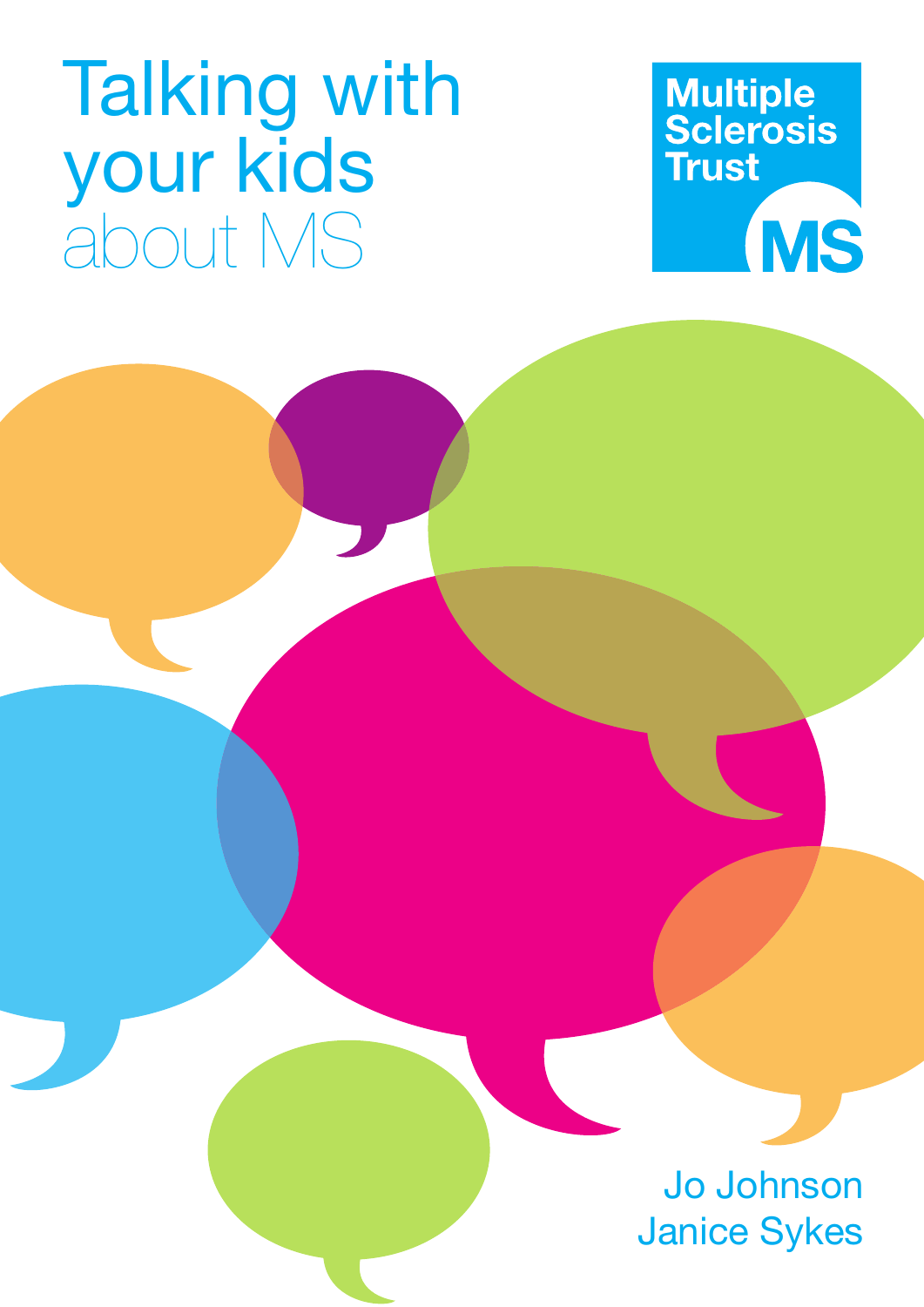### **Jo Johnson**

Consultant Neuropsychologist

Jo Johnson has specialised in neurology since 1995. She has worked extensively with families over the last ten years and facilitates groups for the partners and children of people with MS and brain injury in Sussex.

#### **Janice Sykes**

Information Officer, MS Trust

The MS Trust is a charity working with and for people in the UK with multiple sclerosis (MS). Our vision is to enable people with MS to live their lives to the full.

#### **We provide:**

- information that is tailored to what people want to know
- education for health professionals about what people with MS need
- research into better management of MS
- support for anyone affected by MS

#### **Thank you to**

- All the parents with MS who have made this book possible through sharing their experiences
- For their help in preparing this publication: Dr Alexander Burnfield Kerry Mutch Vicki Matthews

Jo Johnson, Janice Sykes MS Trust Talking with your kids about MS ISBN 1-904156-19-3 © 2010 Multiple Sclerosis Trust Registered charity no 1088353

All rights reserved. No part of this book may be reproduced, stored in a retrieval system or transmitted in any form by any means, electronic, electrostatic, magnetic tape, mechanical, photocopying, recording or otherwise without written permission of publisher.

### Talking with your kids about MS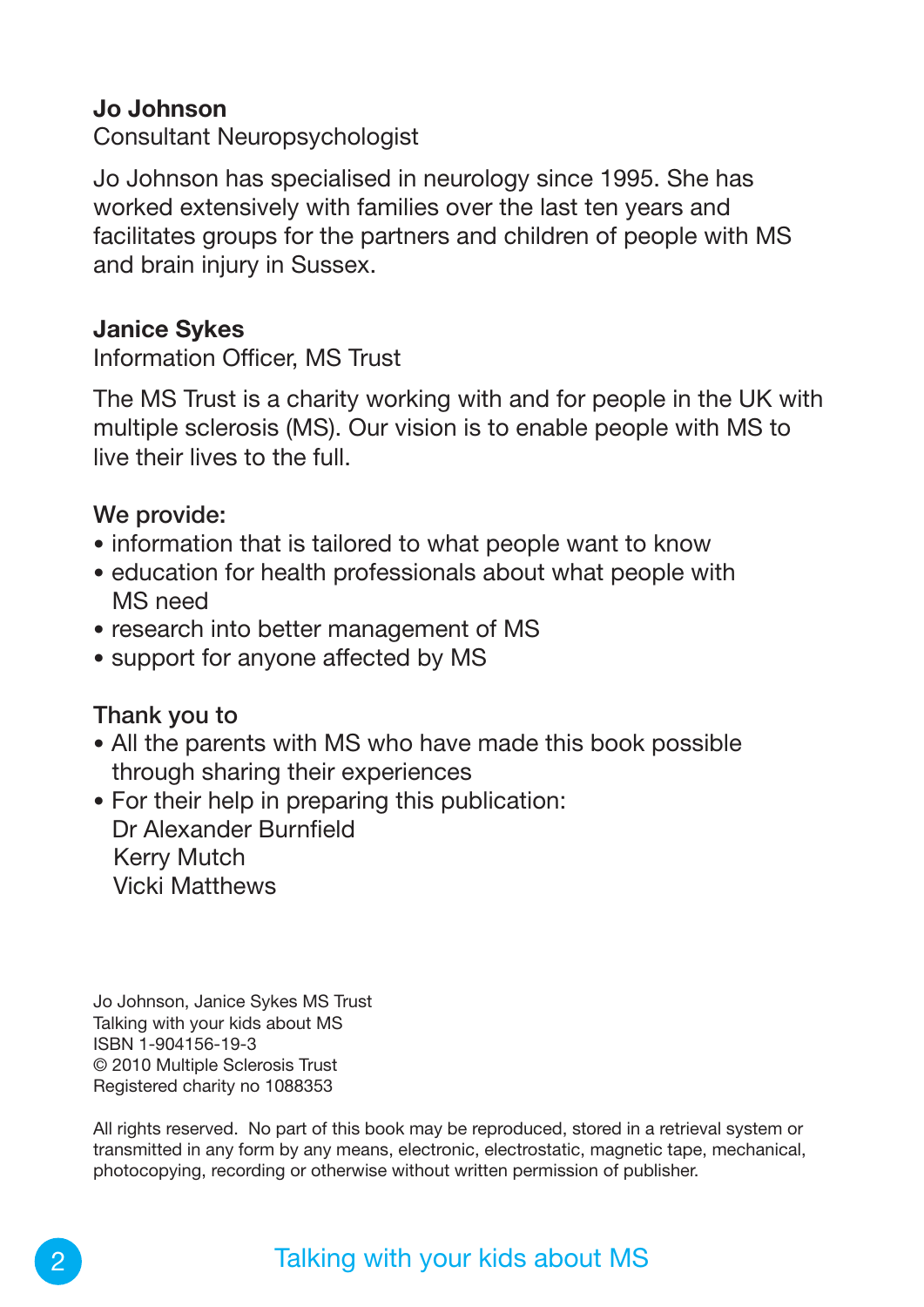## **Contents**

| Talking with your kids about MS           | $4 - 15$  |  |
|-------------------------------------------|-----------|--|
| • What if we don't talk?                  |           |  |
| • What if we do talk?                     |           |  |
| • Talking about MS for the first time     |           |  |
| • Keep talking                            |           |  |
| • Will they be upset?                     |           |  |
| What should I tell my kids about MS?      | $16 - 19$ |  |
| • How did you get MS (and will I get it)? |           |  |
| • Can you die from MS?                    |           |  |
| • What's going to happen?                 |           |  |
| . Is it my fault you've got MS?           |           |  |
| Should I get my kids to help?             | 20        |  |
| What can I do to help my kids?            | $21 - 22$ |  |
| When should I ask for help?               | 23        |  |
| <b>Finding the positives</b>              | $24 - 25$ |  |
| <b>Further information</b>                | $26 - 27$ |  |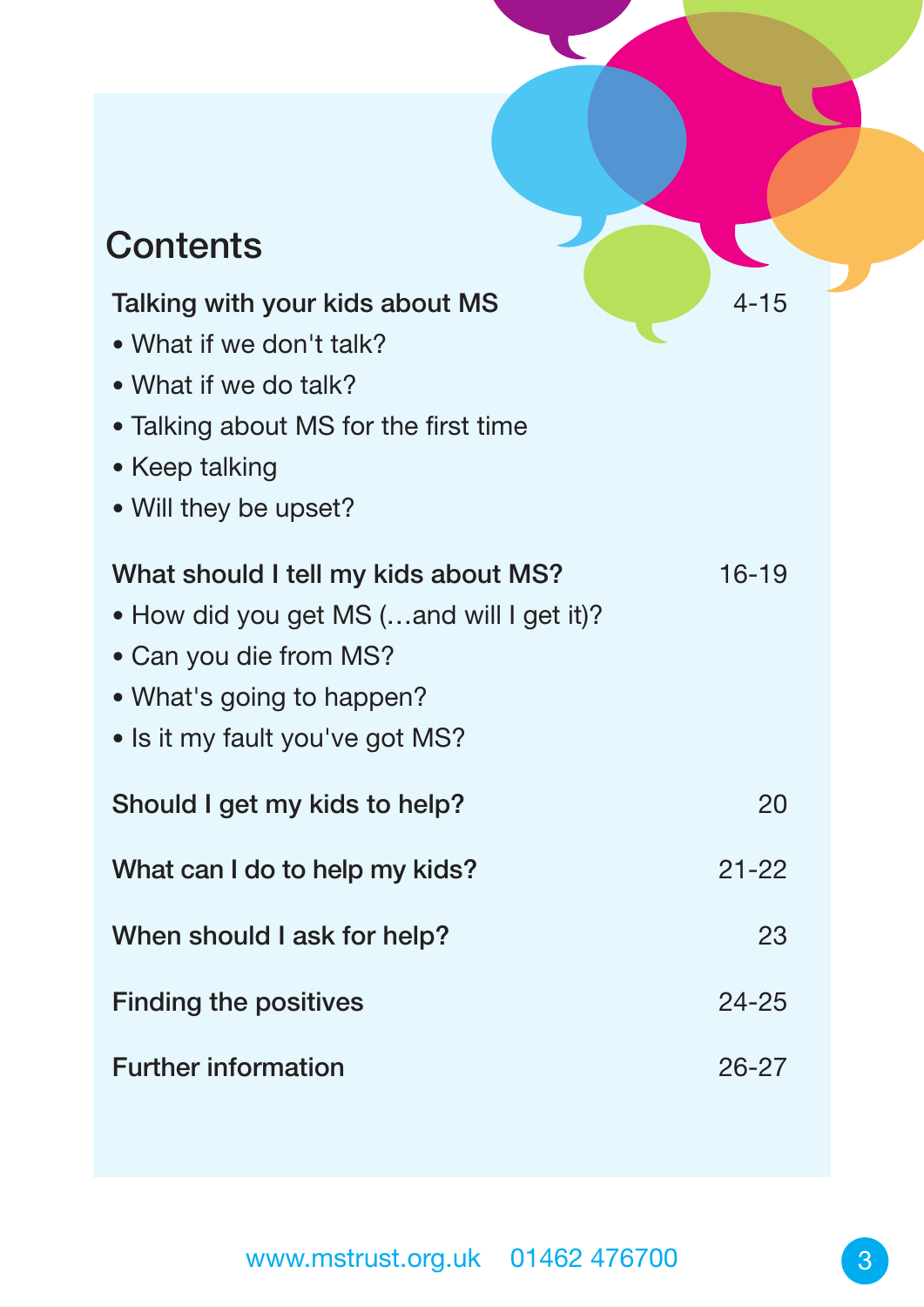*Shall I tell the kids?*

*When shall I tell them? tell them?*

*What do I*

# **Talking** with your kids about MS

**There is no denying that living with MS can be difficult and at times frightening, particularly when you are first diagnosed.**

**MS affects not only yourself but those around you as well. As a parent, you may consider talking with your children about MS. Choosing whether to do this can be a complex decision.**

Each family is unique and each person's experience of MS is different. As a parent, you know your own circumstances and your own children best. That makes you the best judge of how to discuss MS with your family, when the right time might be and what you might tell them. There is no right or wrong way to do it, just as there is no ideal time.

This booklet aims to provide some ideas to help you think about these issues and answer some of the concerns that you may have. It doesn't tell you exactly what to say to your children but it will give some suggestions about how to tell them, some of the things they may want to know and what other parents' experiences have been. It will help you talk about your diagnosis with your children and continue to have open and honest discussions in the future.

Although we mostly refer to the parent with MS throughout the text, in many families partners may want to be included in discussions and you may need to agree a common approach.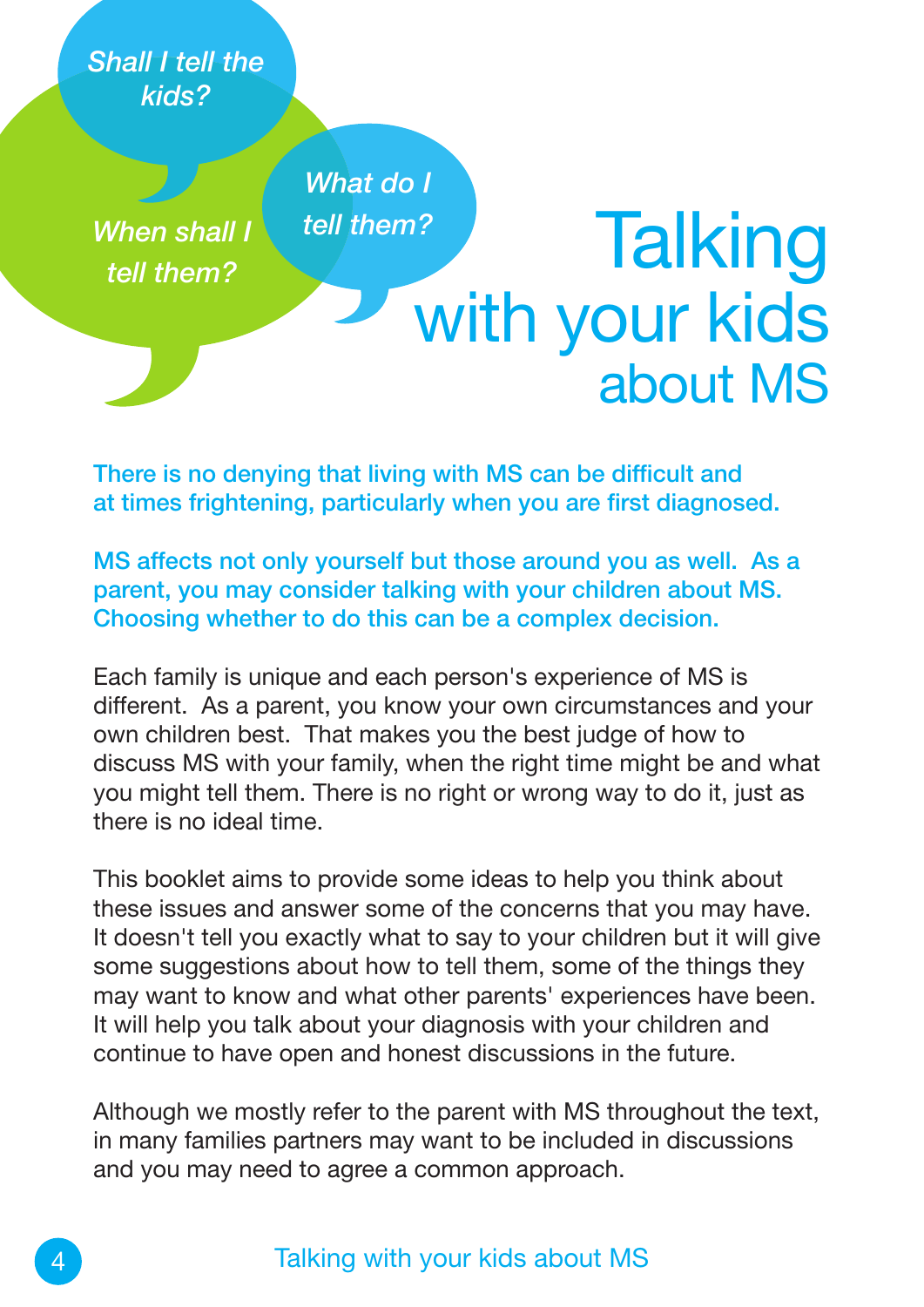# What if we don't talk?

**Most people affected by MS will at times experience some of the darker emotions such as anger, fear, sadness and confusion. Many people need time to consider what MS means for them before they feel ready to talk about it to their children.**

It is natural to want to protect your children. If your symptoms are mild you may prefer not to tell them, at least for the time being. There are no set rules and a lot will depend on the age of your children and how you usually talk to them about health and other problems in the family.

I spent a lot of time thinking I should tell my daughter but on the other hand wanting to avoid burdening her unnecessarily.  $\frac{1}{\frac{1}{\pi}}$ 

**Tracy**

But it is difficult to hide things from children. They notice subtle changes in mood and hushed conversations as clues that something is not right. If they feel left out, they may make up their own story, which may well be far worse than the truth. They may sense that the cause for concern is secret and so don't share their distress. For some children, this can be expressed in their behaviour, schoolwork or friendships.

There is also a possibility that if you don't tell them, they might find out some other way.

'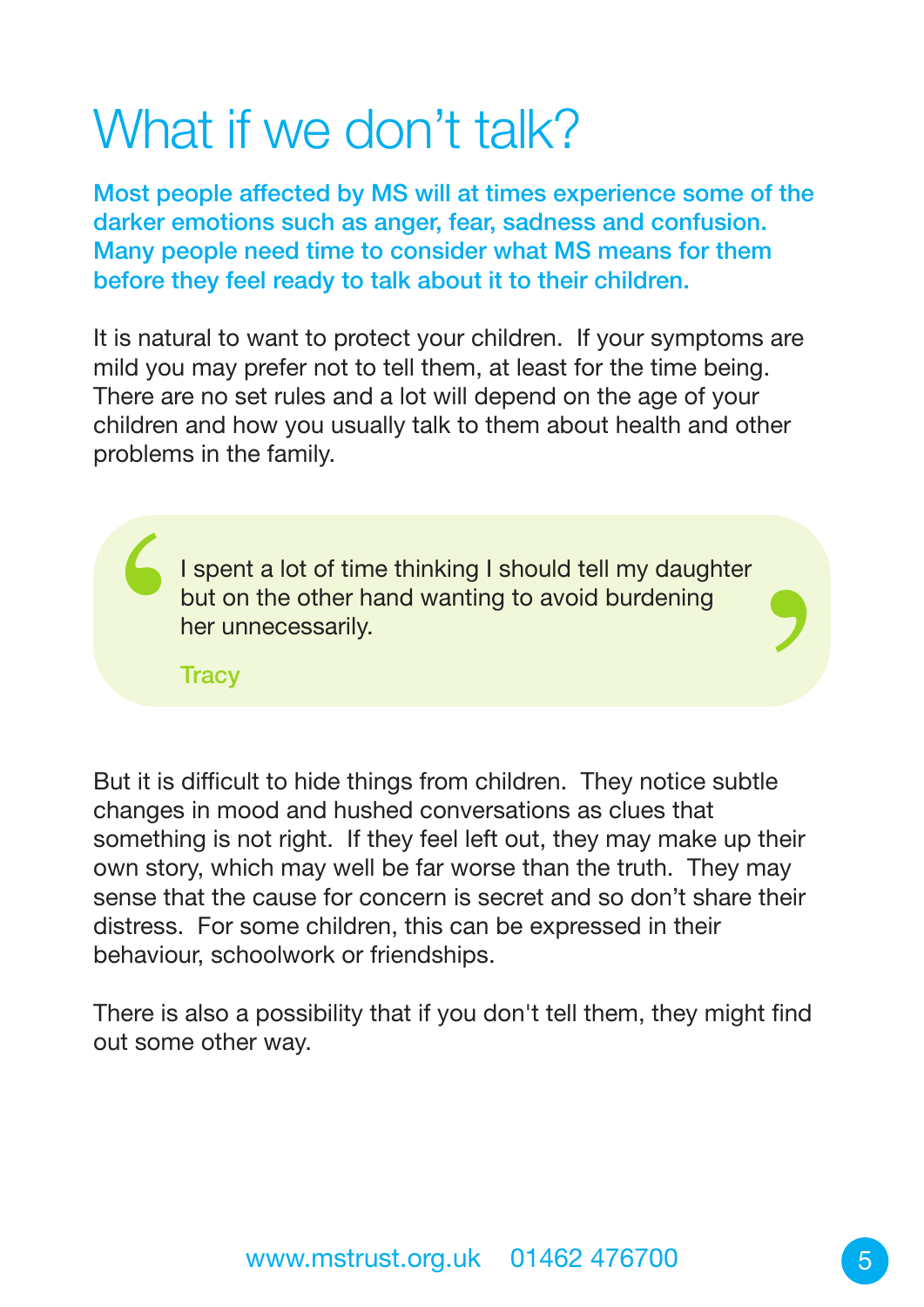

<u>)</u>

# What if we do talk?

**We know from research and the experience of other families that children do need to know if their mum or dad has MS.**

When I found out that my dad had been diagnosed with MS 2 years ago and I had not been told I was furious. While I could see the reasons why I felt hurt, I felt like I had lost 2 years with my dad, as I didn't spend the time with him that I could have. When I found out that my dad had been d<br>with MS 2 years ago and I had not been to<br>furious. While I could see the reasons when<br>I felt like I had lost 2 years with my dad, as<br>spend the time with him that I could have.<br>Lucy,

**Lucy, 16**

The good news is that when you include your children in discussions, when they are encouraged to talk about their own feelings and are made to feel that their opinions matter, they will grow up to be as happy and well-adjusted as other children.

They need to be able to trust you, and being honest with them helps them to do that.

Keeping things hidden can be a great a strain. It is often a relief to get things out in the open.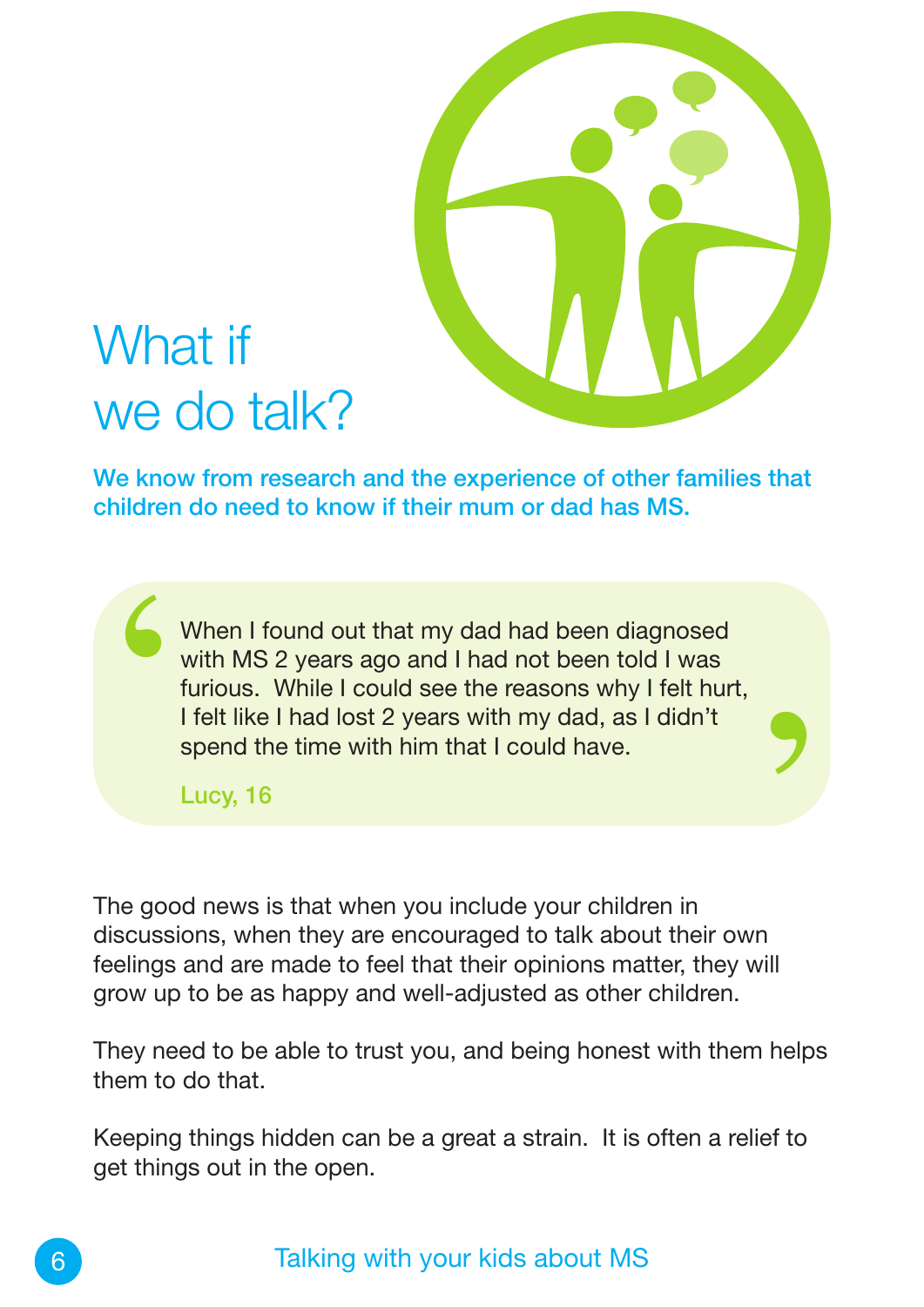Children can be very supportive and may surprise you by doing or saying something which shows how they understand.

Not all children will be understanding; some may appear unconcerned about MS and, like some adults, try to ignore it. Others may have a more negative reaction – they may express indifference, hostility or become withdrawn.

I was dreading telling my children about my diagnosis, and I was going to put it off for as long as I could. But in the end they found out in a very unplanned way. They were very upset, but then had a lot more understanding about what had been happening to me. I thought I had been protecting them, but in hindsight they'd been confused and worried. They were all so young but I hadn't credited their intelligence. | <u>,</u>

**Nicola**

My children were all adults by the time my MS began to be noticeable, they all jumped to the conclusion that I had a brain tumour and so MS was quite a relief.  $\frac{1}{t}$ **)** 

**Ann**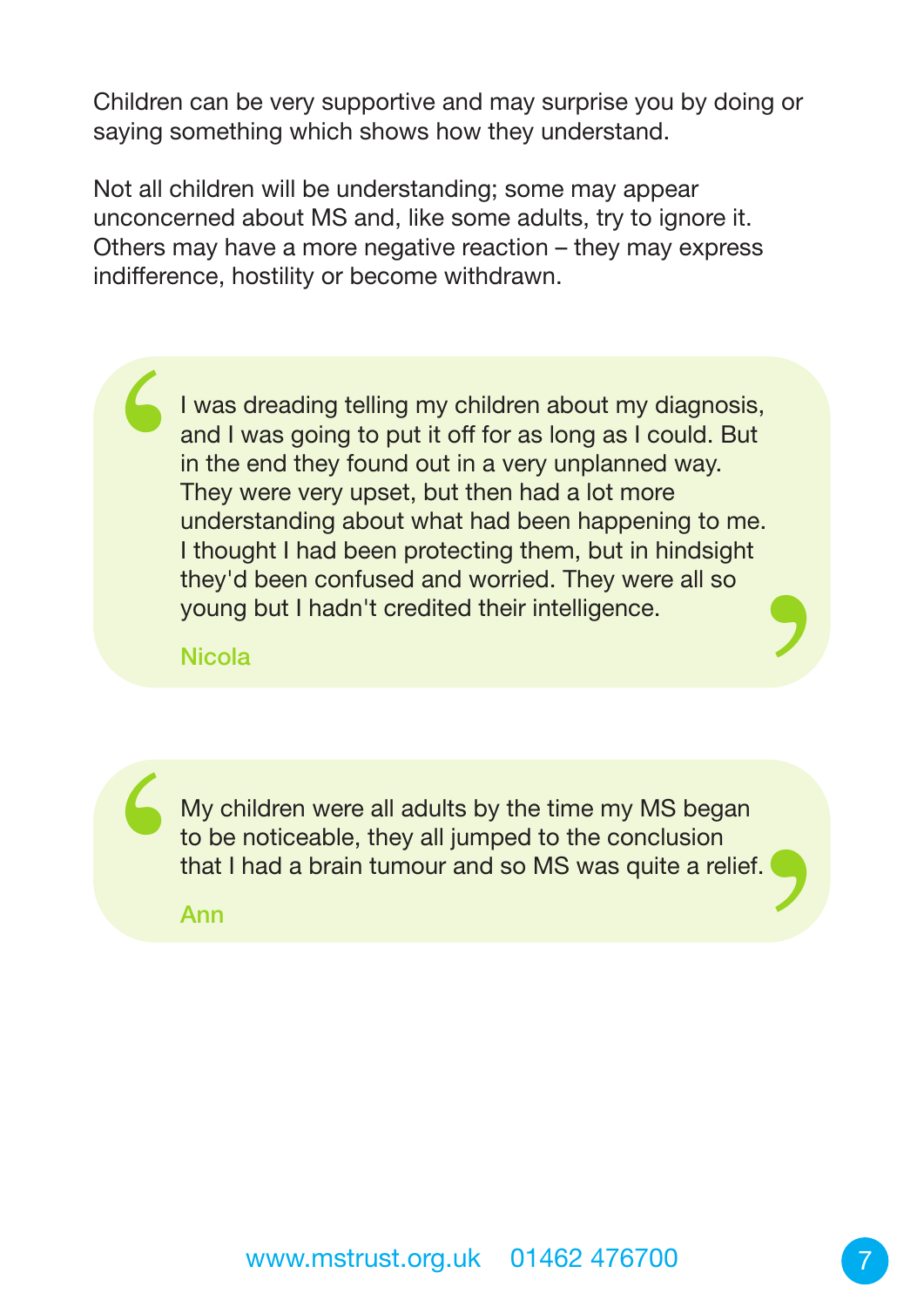# Talking about MS for the first time

**If you have decided to talk to your children about MS, the next big challenge is finding the right moment for a first discussion. Broaching the subject for the first time can be daunting; you might find it helps to discuss what you plan to say with your partner or a friend before talking with your children.**

It is important to take the lead in talking about MS. Some children will not ask questions, even if they are worried, for fear of upsetting you or because they feel the topic is "off limits".

There are several things that might affect when you feel the time is right to have a first talk:



Talking with your kids about MS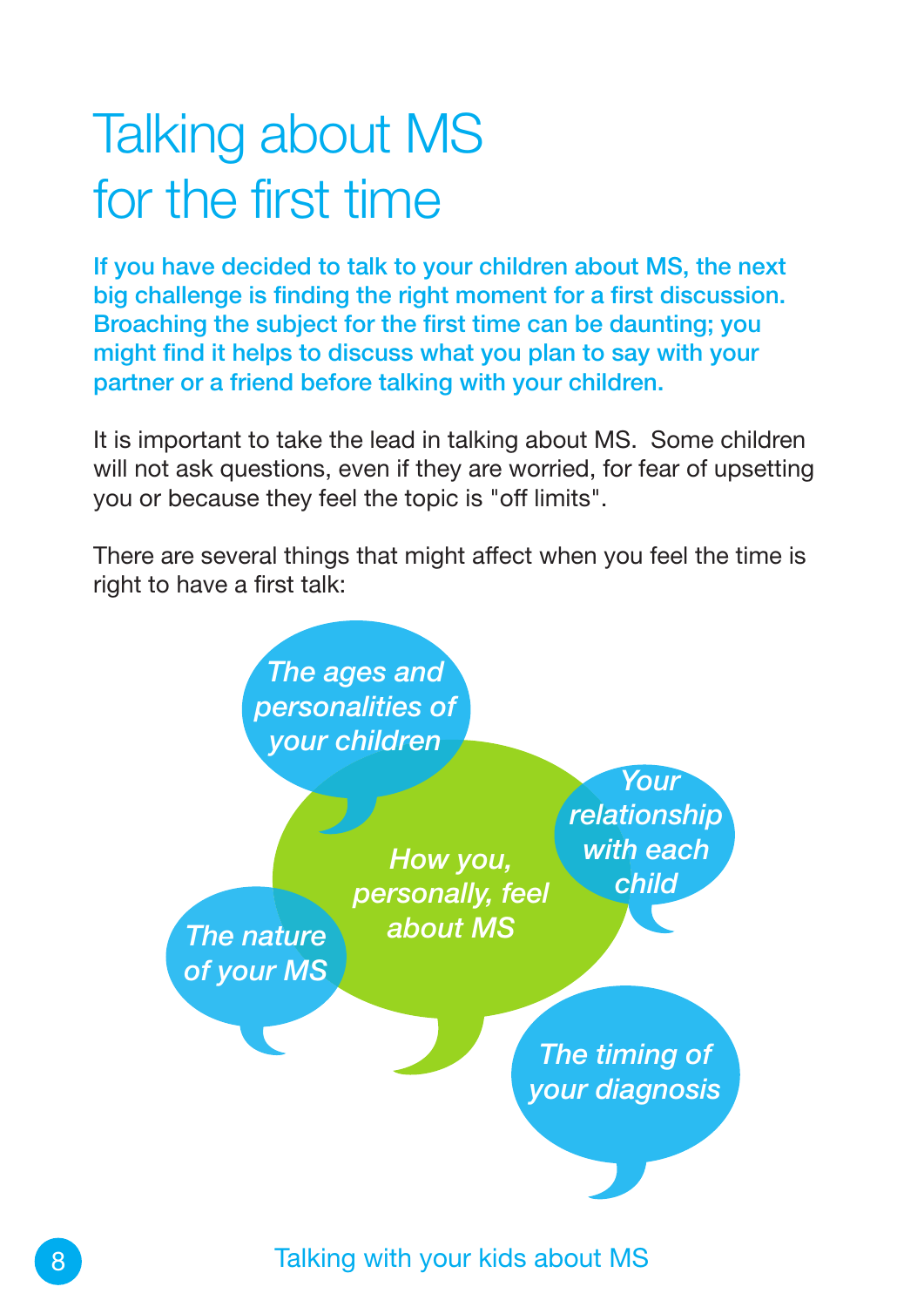Many parents prefer not to have a "formal" family meeting.

I definitely did not want to sit them down and talk specifically about the MS - it just seemed too contrived and not natural.  $\frac{1}{2}$ 

**Andrew**

I told them while we were doing some simple craft activity together. I thought it would be easier for me and them to do it in a matter of fact way. My youngest gave me a cuddle and we all carried on with our cutting out. I found this easier for all of us than a more formal 'please sit down, I've got something to say. **1** <u>,</u>

**Jane**

I was diagnosed whilst in hospital so I took my daughter, aged 9 to the hospital café and after reading up on exactly what happens in the body during attacks, I drew her simple diagrams to show her what I was diagnosed whilst in hospit daughter, aged 9 to the hospital up on exactly what happens in that attacks, I drew her simple diagribappens and how it affects me. Kathryn

#### **Kathryn**

The first talk you have with your children about MS is important. It opens up the topic for discussion and sets the tone for further conversations about MS in the family. Children soon realise if you would rather not talk to them and will think they can't talk to you. If you are falsely positive they might think they can't admit to their own negative feelings. It is better to admit that you don't have all the answers; if you tell them things that are not true they may find out and feel unable to believe your reassurances in the future.

**)** 

'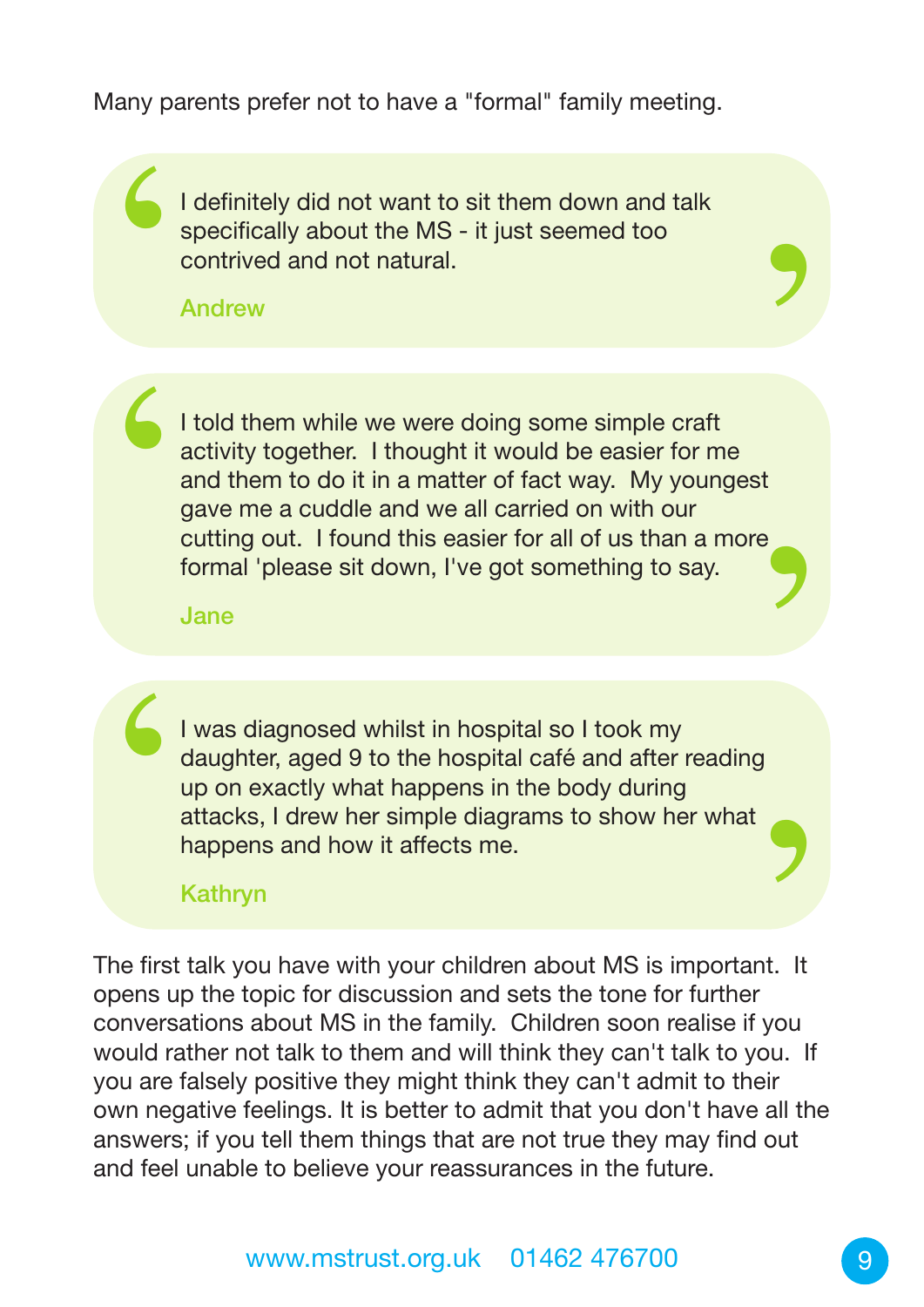### *Keep it simple.*

*Reassure them that you love and care for them.*

**)** 

If you have more than one child it may be best to begin by telling them all together so that they start with the same information, at the same time. You can talk to them individually at a later date, as and when they need to.

Tom and Sarah were 16 and 14 when I was diagnosed. We have always been honest and open with them; this is obviously difficult because we don't know all the answers, but we have tried to find answers together.  $\sum_{\substack{i=1\\i\neq j}}$ **)** 

**Alan**

Keeping it open and not hidden away should also make it easier for them to ask questions when they are ready.

**Lee, husband of Faye**

t<br>
r<br>
e<br>
l<br>
That first That first conversation needn't cover everything about MS. Keep it simple. The most important message is to reassure them that, whilst things might change, you love and care for them now and always.

It is often useful to ask them what they know about MS so you can correct any misunderstandings.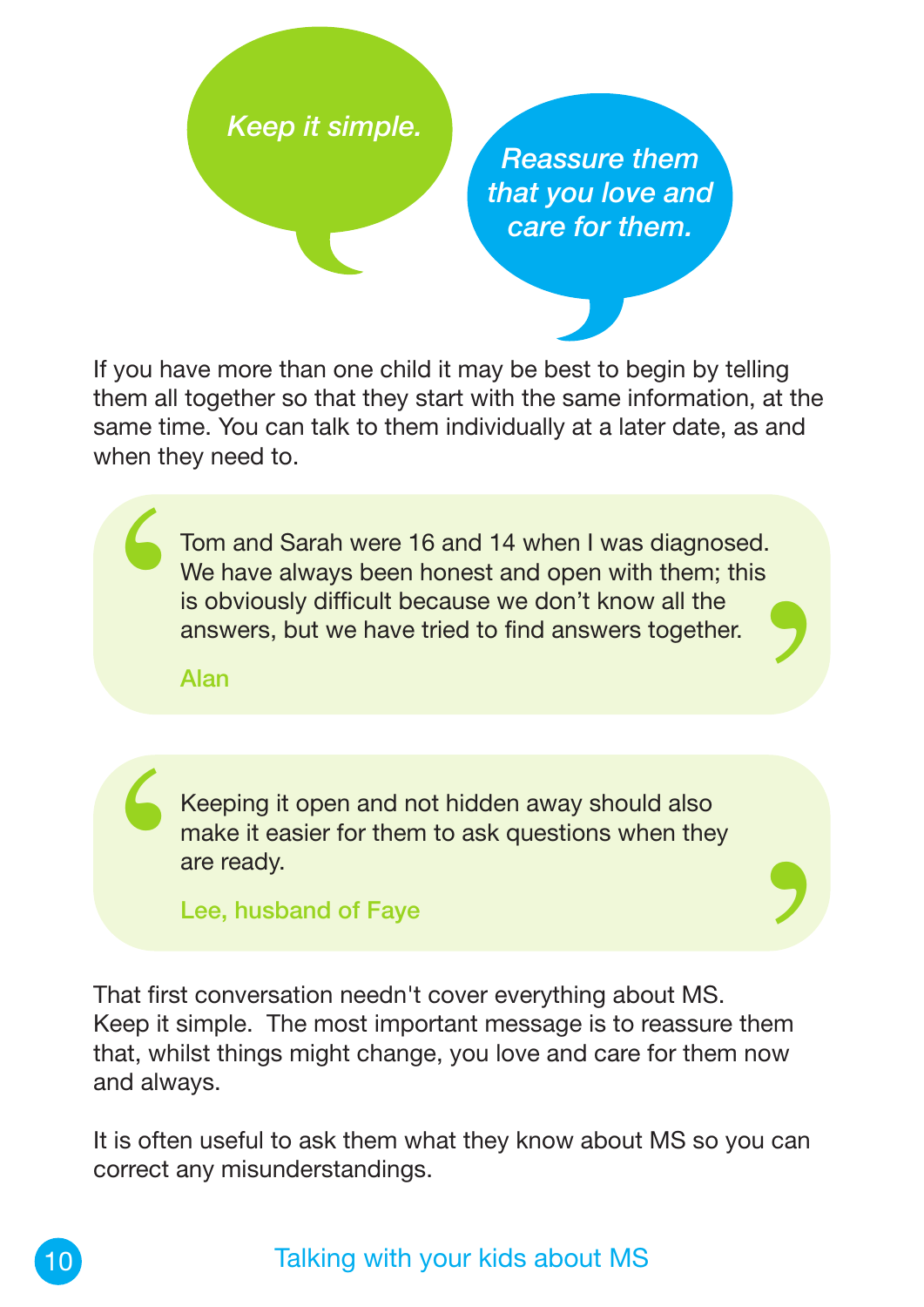Older children need to know that you have MS so they can understand when they hear others talking. You could explain that "multiple sclerosis" or "MS" is just a name for the problems you have had. You can link any problems you might have with the MS and tell them how these might affect the family:

*Sometimes MS makes me forget things so we must all make sure we write things down on the calendar.*

*very tired and have to rest and recharge my batteries, but I am OK.*

*Sometimes I get*

For younger children, you might feel that "multiple sclerosis" is too much for them to understand and may prefer to talk about physical problems as they crop up.

or

When my daughter was 4, I discussed things as they occurred – relapses, fatigue, medication etc but didn't use 'MS'. I always explained that whatever was affected wasn't working properly and this worked well until she was about 8 when she starting asking more direct questions. This suited me too, as I was more accepting of my diagnosis and experienced with living with MS. '

**Tracy**

י<br>9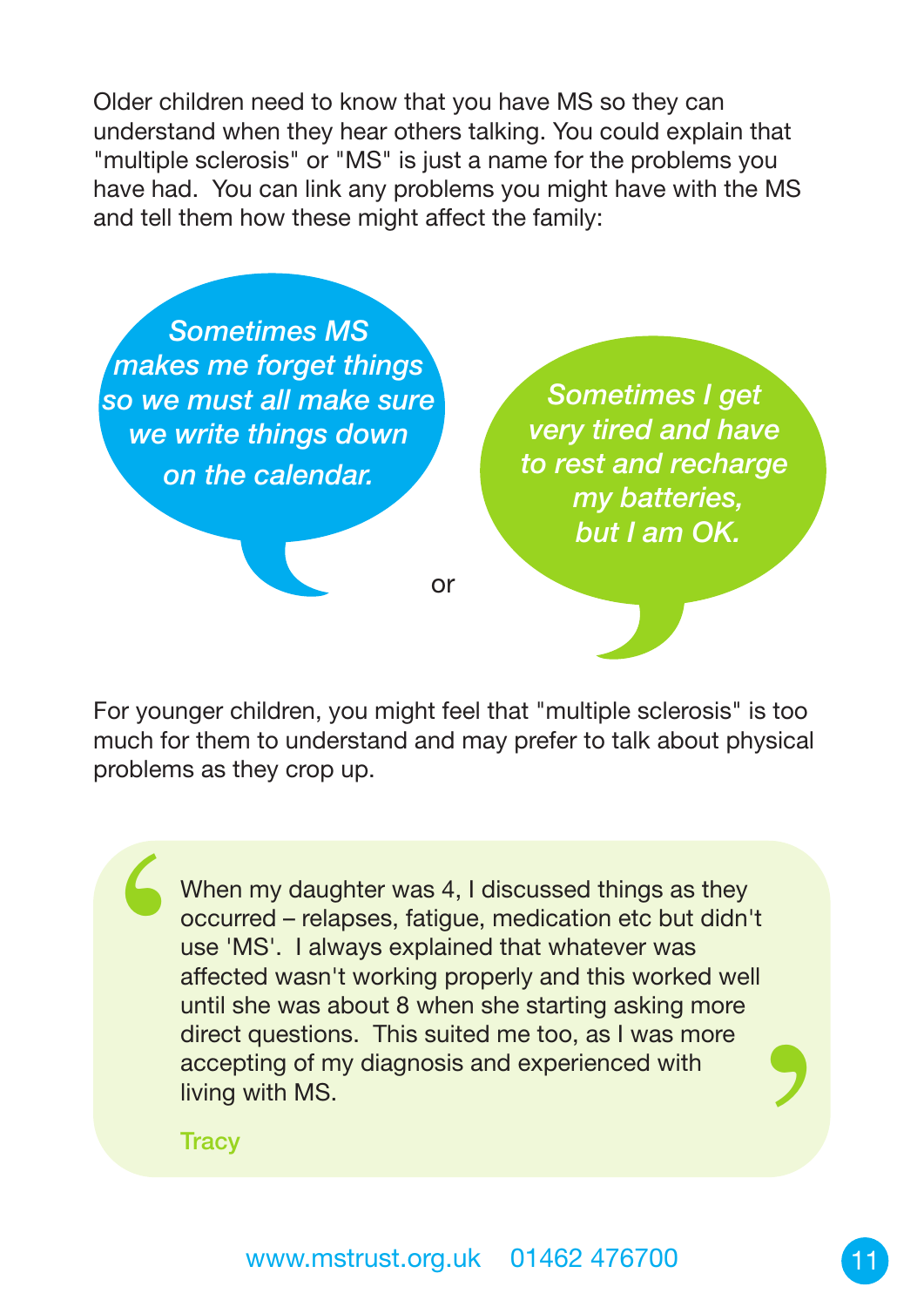

Some children seem to accept a short chat and are quick to return to the next activity. If that is the case don't push them to talk as they may need to think things through over a longer period of time.

My boy doesn't ask questions, and doesn't seem to want to talk about it, but not in a negative way. Having grown up with mummy's poor legs, perhaps he accepts it as normal for his mummy. '

'

**Lisa**

The important message is that all their feelings and questions are OK and that MS can be talked about as much or as little as they need.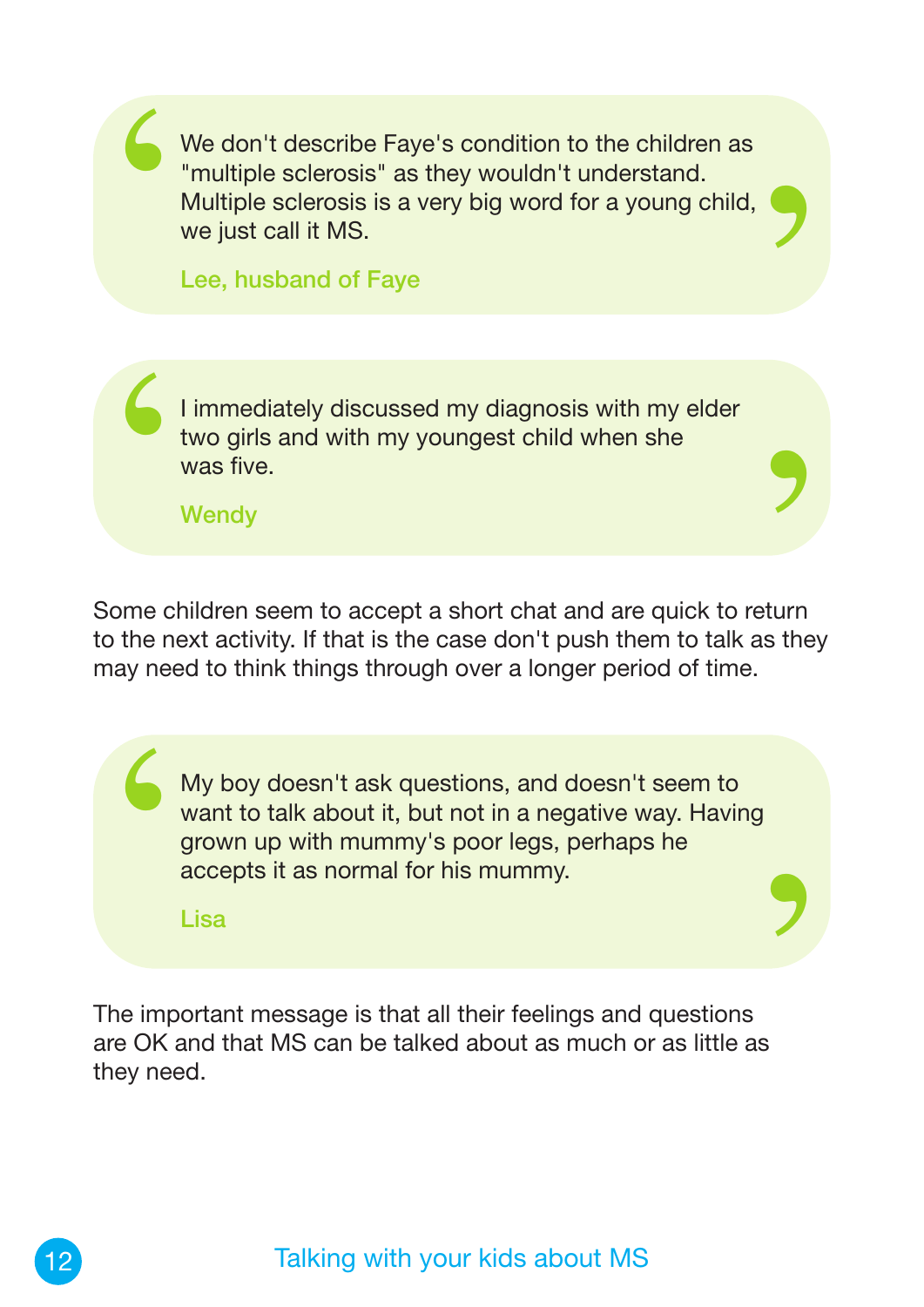

## Keep talking

**Talking about MS is not an isolated event, so talk about how you are from time to time, tell them how you got on at an exercise session or a hospital visit, create opportunities for questions. Listen for any openings your children give you when they ask a question and be prepared to tease out any worries that might lie behind comments they make.**

As they grow up their own understanding of MS will change, and they may want more detail so it's important to keep the lines of communication open. Parents know when their children are most likely to talk and the best conversations may happen at meal times, in the car or even at bath time!

> I have always discussed MS with them all through their lives using terms they would understand.

**Lesley**

Thave always discussed MS with them all through their<br>lives using terms they would understand.<br>Lesley<br>Some children may feel more comfortable turning to the parent who<br>sn't diagnosed with MS for support, to a grandparent o Some children may feel more comfortable turning to the parent who isn't diagnosed with MS for support, to a grandparent or a close friend. They may also talk to brothers or sisters when they don't want to talk to parents.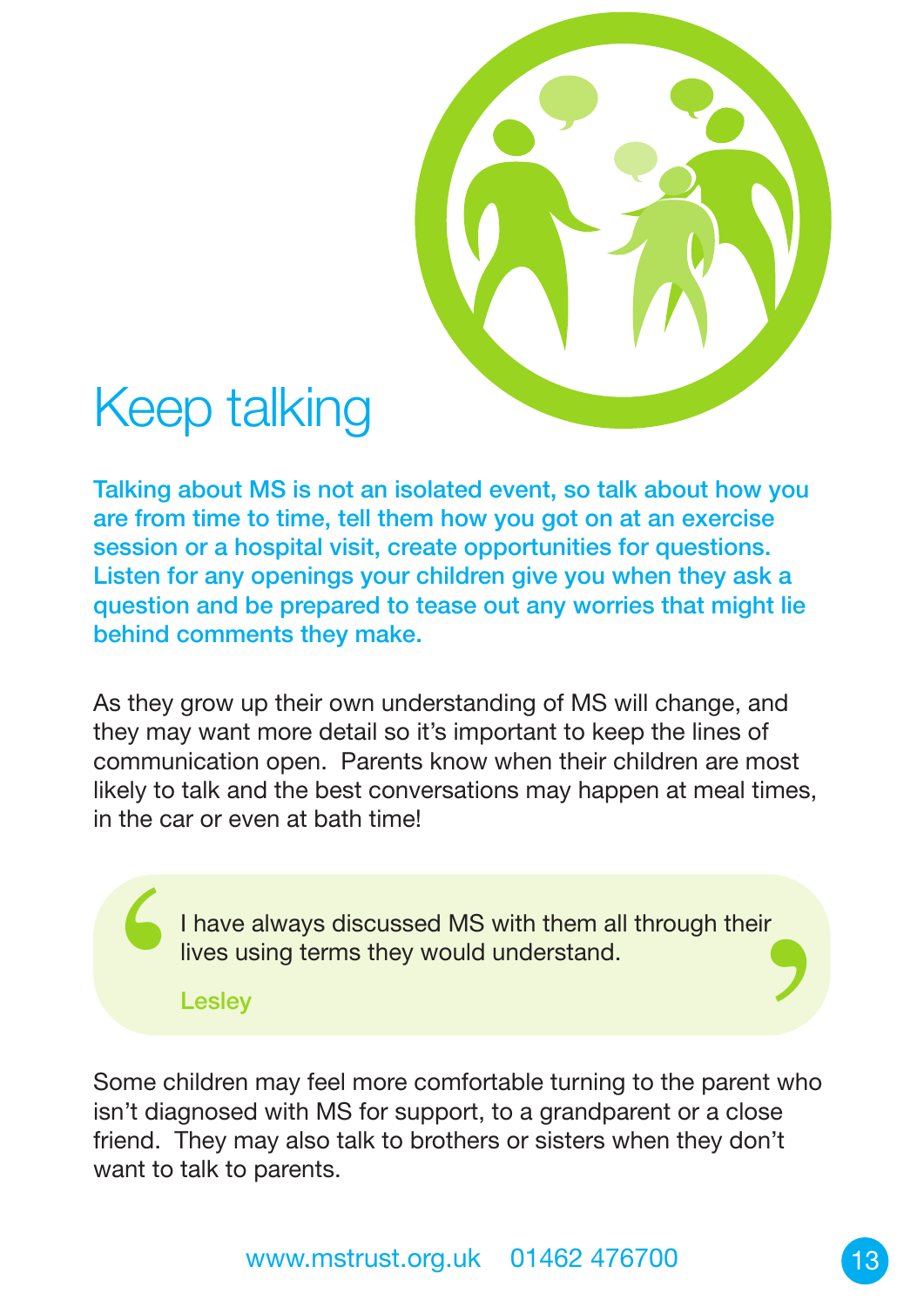They talk to each other and discuss it amongst themselves quite a lot more than I realised at first. Once I was aware of this I knew I could rely on the eldest to share the information with his siblings if they wanted more information and felt awkward about asking me.  $\begin{array}{c}\n\begin{array}{c}\n\bullet \\
\bullet \\
\bullet \\
\bullet \\
\bullet \\
\bullet\n\end{array}\n\end{array}$ 

ן<br>9

**Andrew**

Sometimes children may ask questions that shock or upset you. Whilst it is important to be open and honest with your children it is essential that they don't stop asking questions for fear of upsetting you. If one of their questions or comments takes you by surprise it might be helpful to say something like "that's a good question – I need a bit of time to think about that one, can we talk about it later?" This will give you time to deal with your immediate emotional response and think about how to respond as well as let your children know that they can ask about uncomfortable topics. It's important that your children know they can talk freely about MS and all their associated feelings.

# Will they be upset?

**The evidence shows that children can cope with an enormous amount when adults are open and honest and children are made to feel that their feelings and opinions are important.**

Everybody experiences negative feelings in life. All children need to learn to cope with upsetting things. Giving your children the skills to understand and express their negative emotions about MS will give them a good resource for life.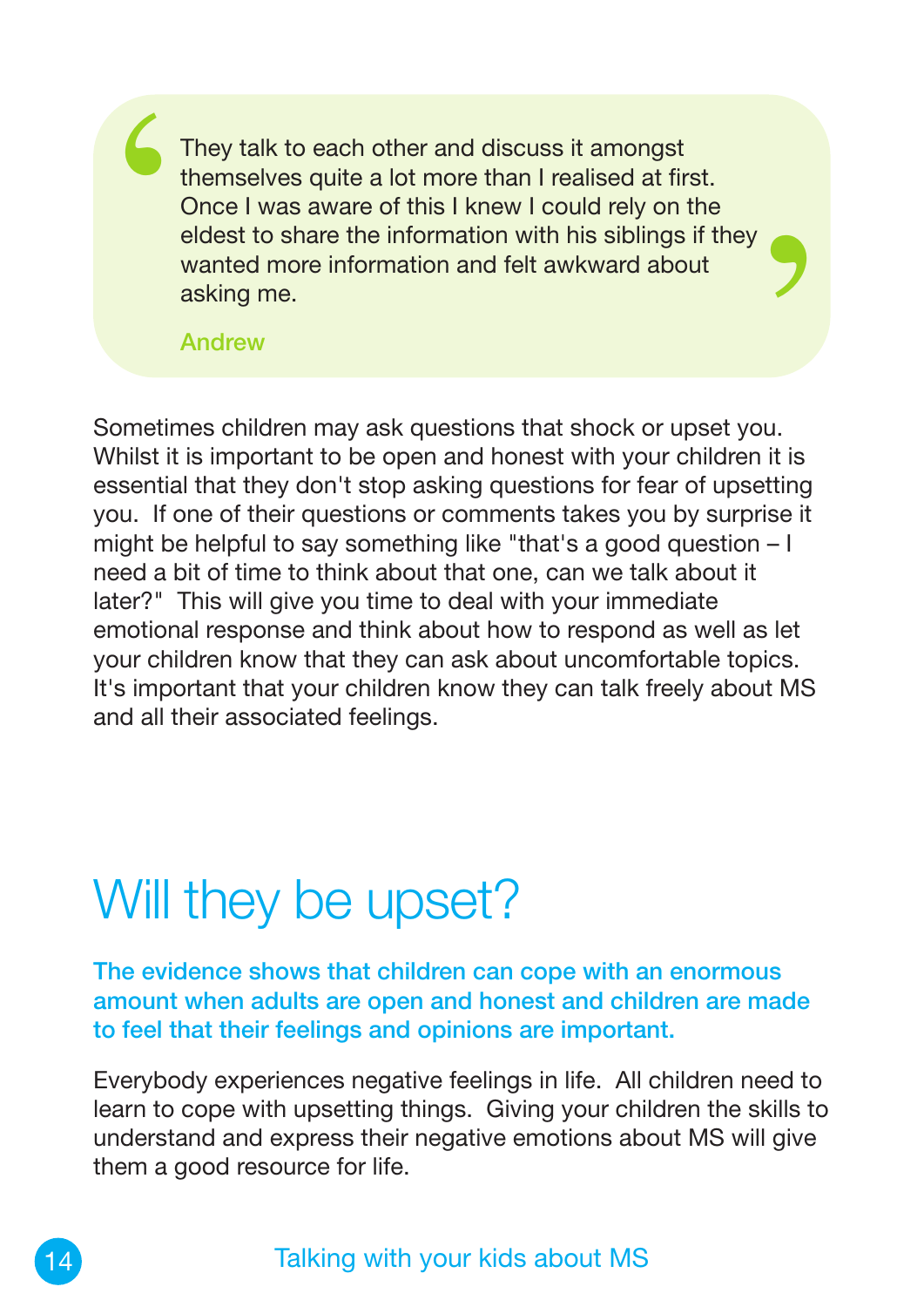Some children will seem completely unaffected by a parent's diagnosis; others may become more withdrawn or show changes in their behaviour. All these reactions are normal and children need to be reassured that whatever they are feeling is reasonable and the same as other children would feel.

It is quite alright on bad days to say, today isn't going well. It is quite alright on bad days to say, today isn't going<br>
well.<br>
Andrew<br>
You and your family can help them most by expressing your own<br>
realings happy or sad. A partner might say "it makes me sad that

**Andrew**

You and your family can help them most by expressing your own feelings, happy or sad. A partner might say "it makes me sad that Mum can't come and see your play today, I wish she didn't have MS". A parent with MS might say "I've been feeling so tired today, I just didn't have the energy to hang the washing out. I was so angry with myself!" Conversations like this will let them see that other people in the family sometimes feel negative things and it is fine for them to say when they feel angry or upset about MS.

Don't hide the awkward or unpleasant parts of MS. They need to know MS is no easy thing and sometimes you need help. '

**Lesley**

At times my daughter gets frustrated with me and at the same time angry with herself for feeling that way. At times my daughter gets frustrated with me and at<br>the same time angry with herself for feeling that way.<br>Tracy<br>www.mstrust.org.uk 01462 476700

**Tracy**

'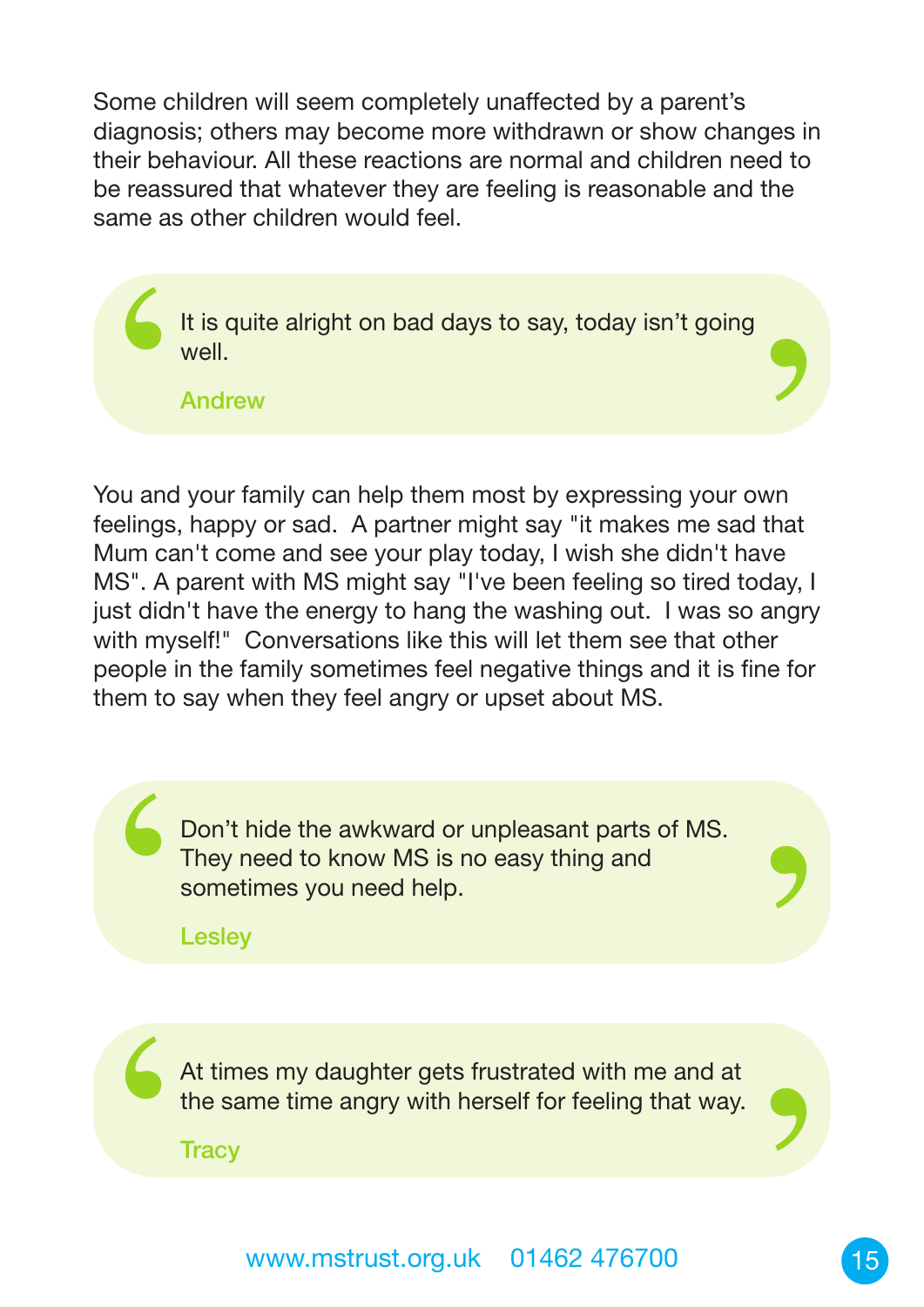*Shall I tell the kids?*

*They may surprise you with their level of understanding*

# What should I tell my kids about MS?

**Conversations about MS with younger children may be much simpler and shorter than conversations with older children and teenagers. Most children study the human body at primary school and may surprise you with their level of understanding.**

*What shall I tell them?*

When questions were asked I always tried to answer them with basic easy facts and explanations that they could understand at their age. As they have got older the explanations have been more in depth and detailed. The thing that surprised me was how interested they were in MS and were sometimes ready for more detailed information earlier than I thought. | י<br>9

**Andrew**

Your children are unique individuals and they will ask many interesting and challenging questions. If you feel you need to brush up your own knowledge, the MS Trust has a range of publications and a website which can provide answers to these questions (for a list of publications, see the Further Information section). The MS Trust Information Service (contact details at end of book) or your MS nurse can also help you prepare answers.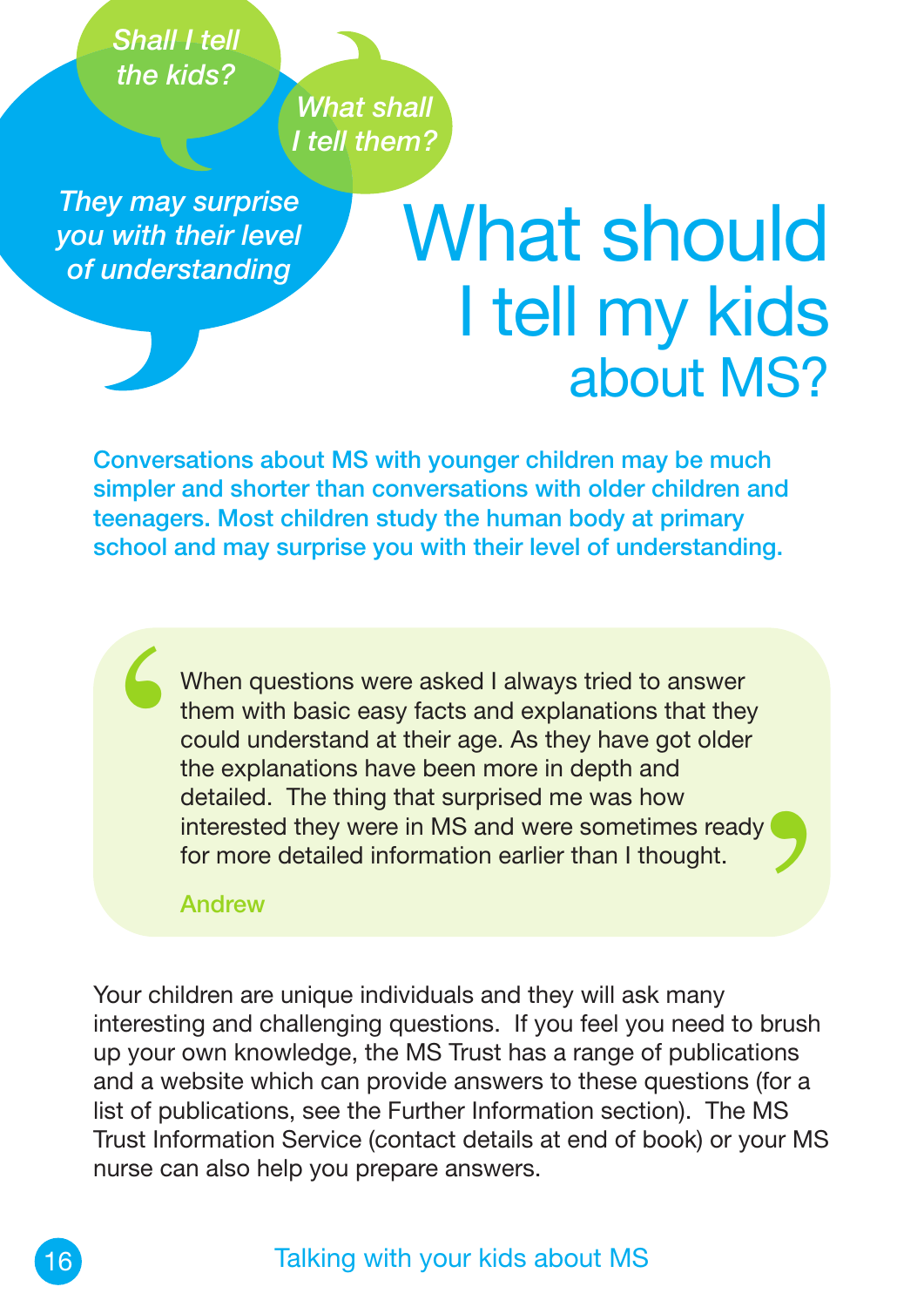It is amazing how my children were able to understand the information. I don't think they are too young to deal with it, they are amazing at their age (11 and 7) and wanted to know and more importantly having the It is amazing how my children were able<br>the information. I don't think they are to<br>with it, they are amazing at their age (1<sup>-</sup><br>wanted to know and more importantly k<br>knowledge helped them ask questions.<br>Julie **)** 

**Julie**

Research suggests the following questions are most frequently asked by children:

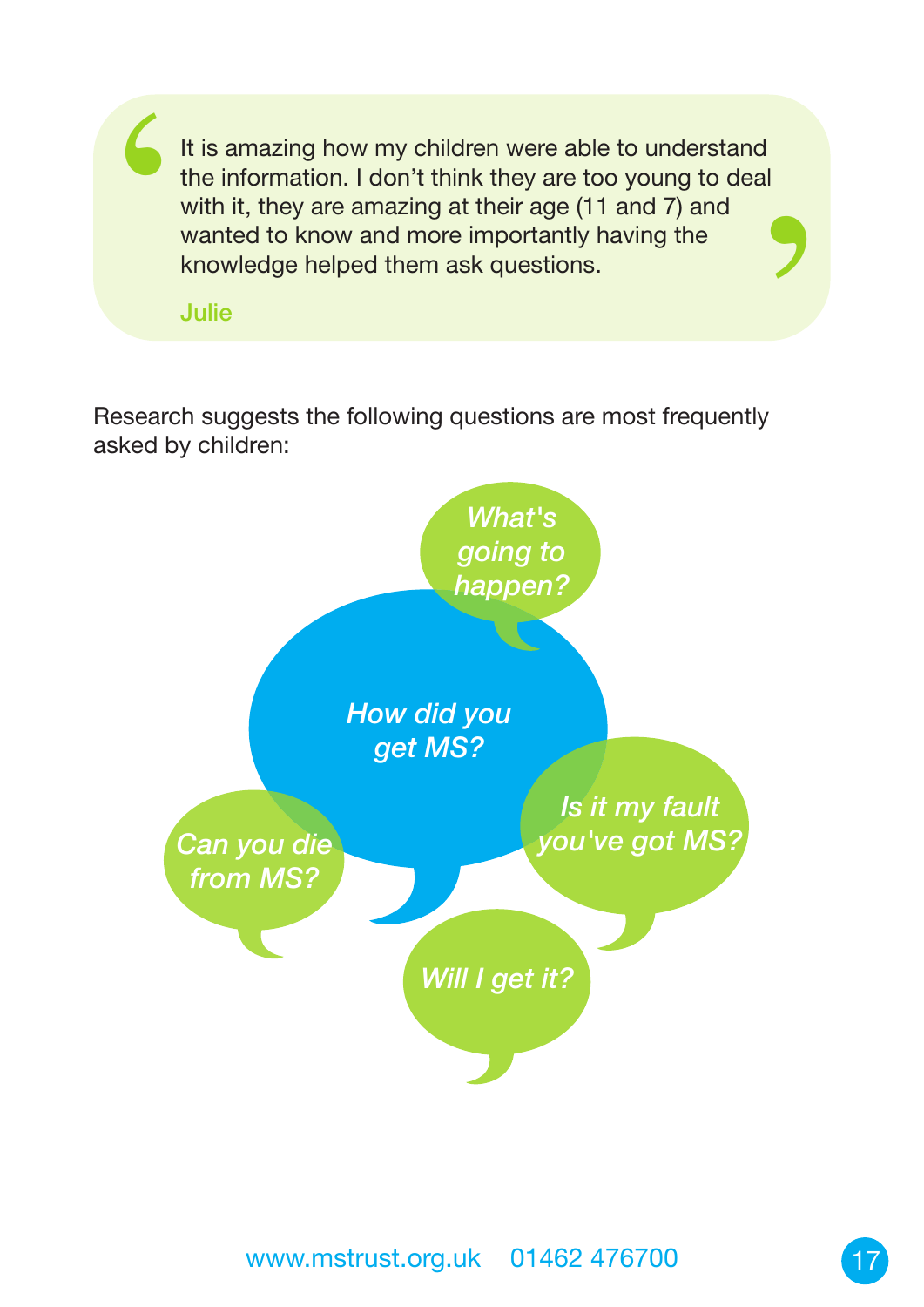

Children are puzzled by why a parent has MS and will wonder if they might get MS too. Younger children may only have experience of infectious illnesses like colds or chickenpox; they may presume MS is caught from others and then worry that they might get it by personal contact. Older

children are generally more knowledgeable about genetics and may be concerned that they will inherit MS too.

You can explain that MS is not caught from other people. Occasionally more than one member of the same family does have MS, but this is rare. These issues need to be discussed in a way that is relevant to them.

The children have not asked any difficult questions but they are concerned whether MS is hereditary. The children have not asked any difficult questions but<br>they are concerned whether MS is hereditary.<br>Wendy

**Wendy**

*Can you die from MS?*

Most children who are old enough to understand that people die, will want to know if you might die from MS. They need reassurance that although sometimes MS can make people very ill, this doesn't happen very often. Most people with MS will live a long life.

<u>)</u>

Find a way to explain to your children that they will understand. Make it simple, draw diagrams, make it fun where you can but above all make it clear that it isn't a death sentence and that you will be there for them. **6** 

**Kathryn**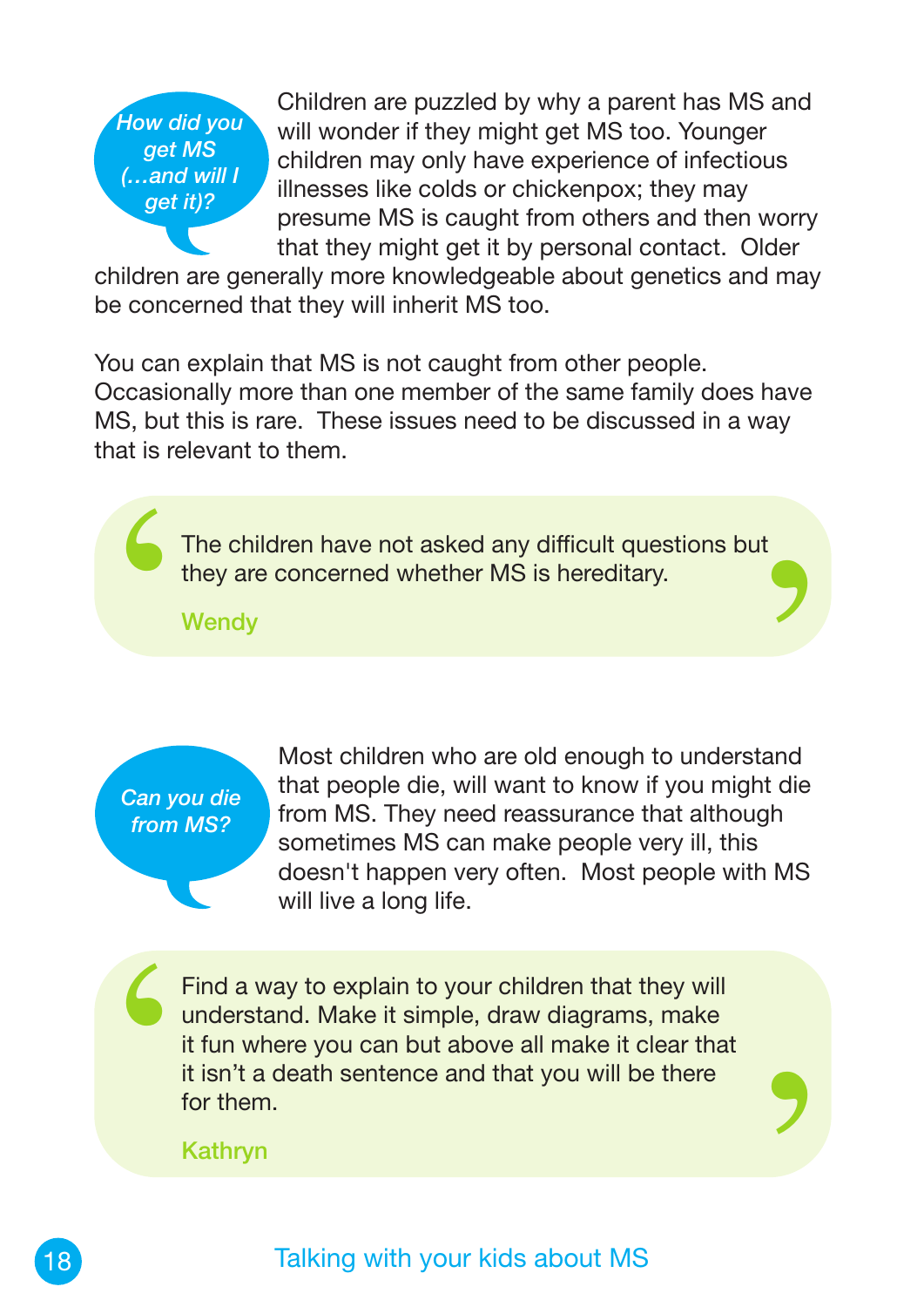*What's going to happen?*

Many children ask questions about whether MS will get worse and how that will affect their future. They worry about what will happen to them if you go into hospital or can't look after them. It is important that you acknowledge the uncertainties of MS and also admit that it worries you too. However you can

reassure them and let them know that they will always be involved when practical changes are planned.

My daughter asked me "Will you be able to help with my children? My daughter asked me "Will you be able to help with<br>
my children?<br>
Julie<br>
Younger children in particular relate everything to<br>
themselves and may worry that they have

**Julie**



Younger children in particular relate everything to themselves and may worry that they have somehow caused MS. People may link their MS diagnosis to important family milestones like pregnancy and birth. They might say "My MS was fine until James was a toddler", or "I really went

down hill after I had my first child." Children may misunderstand such statements to mean they caused the MS.

All children need to be told that the MS is never anybody's fault and that if they are naughty or behave badly it may make you cross (as it would any parent) but it won't make your MS worse. If you think your children are trying too hard, let them know that they can't make it better either and encourage them to follow their own interests.

When she was six, a situation arose where it became evident that there was some association between her behaviour and me being ill. It never crossed my mind that she would think this.  $\begin{array}{c}\n\begin{array}{c}\n\downarrow \\
\downarrow \\
\downarrow \\
\downarrow \\
\downarrow\n\end{array}\n\end{array}$ 

**Tracy**

<u>(</u>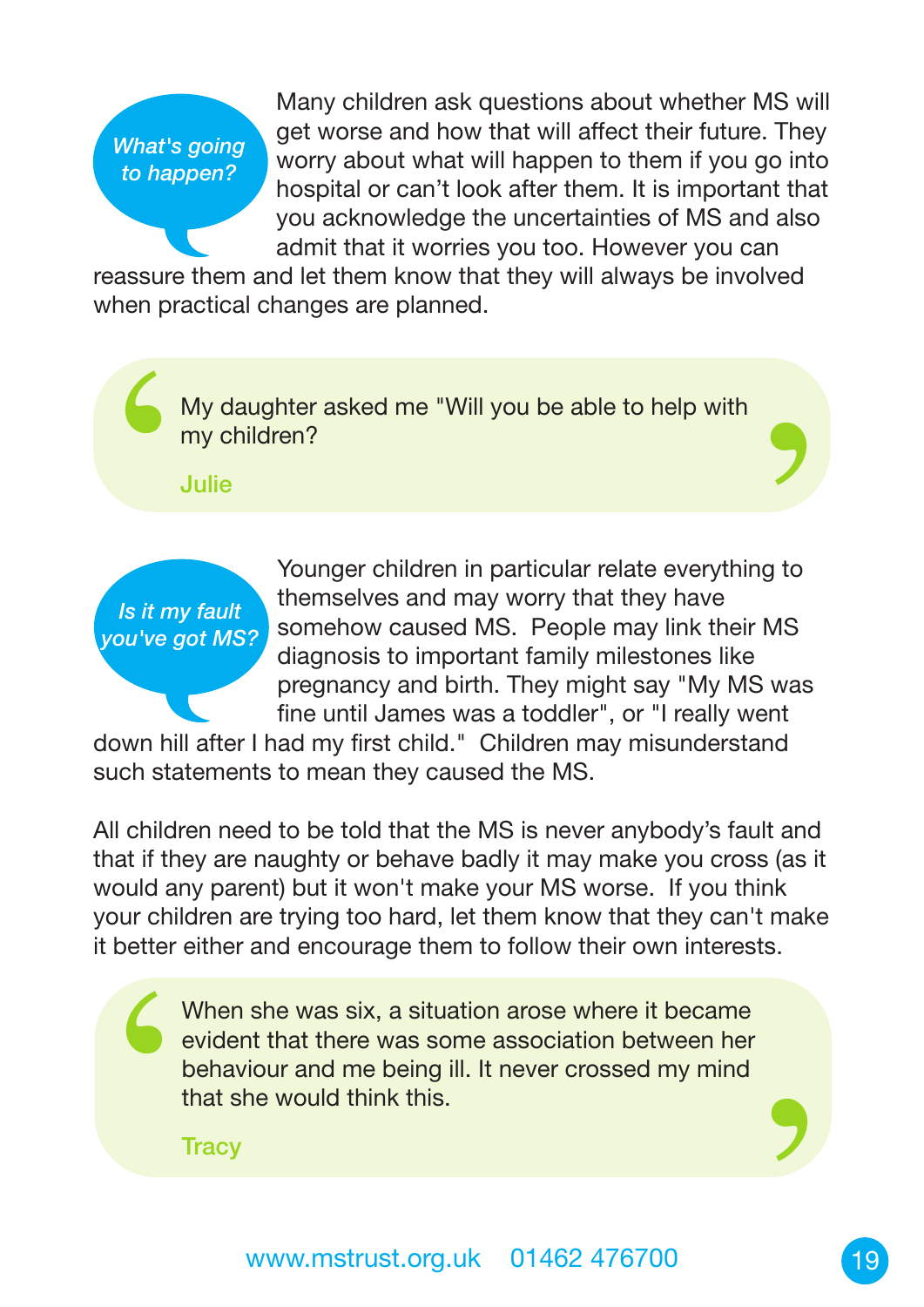# Should I get my kids to help?

**)** 

**It is vital for all children's self esteem that they become increasingly independent and contribute to family life. Don't make the mistake of doing everything for your children. Children as young as two can tidy their own toys, older children can keep their rooms tidy, pack their own lunch boxes and do basic household chores.**

Dylan knows that mummy may want a bit more help with things around the house when she is having a bad day, and he is (normally) happy to help in his own little way, even if it's just to get the phone for mummy or something. |

**Lee, husband of Faye**

Children like to help and simple, practical tasks are ideal. This is fine as long as they know you are not dependent on their support and do not feel it is their role to be your carer. If children realise you need them for certain aspects of your care they will worry about what will happen if they are not there. This can lead to problems at school and fears about being away from home.

If at all possible children should not be involved in personal care e.g. toileting. It is important to make sure your essential care is provided by adults or professionals. Your social worker, GP or MS nurse can help you arrange this.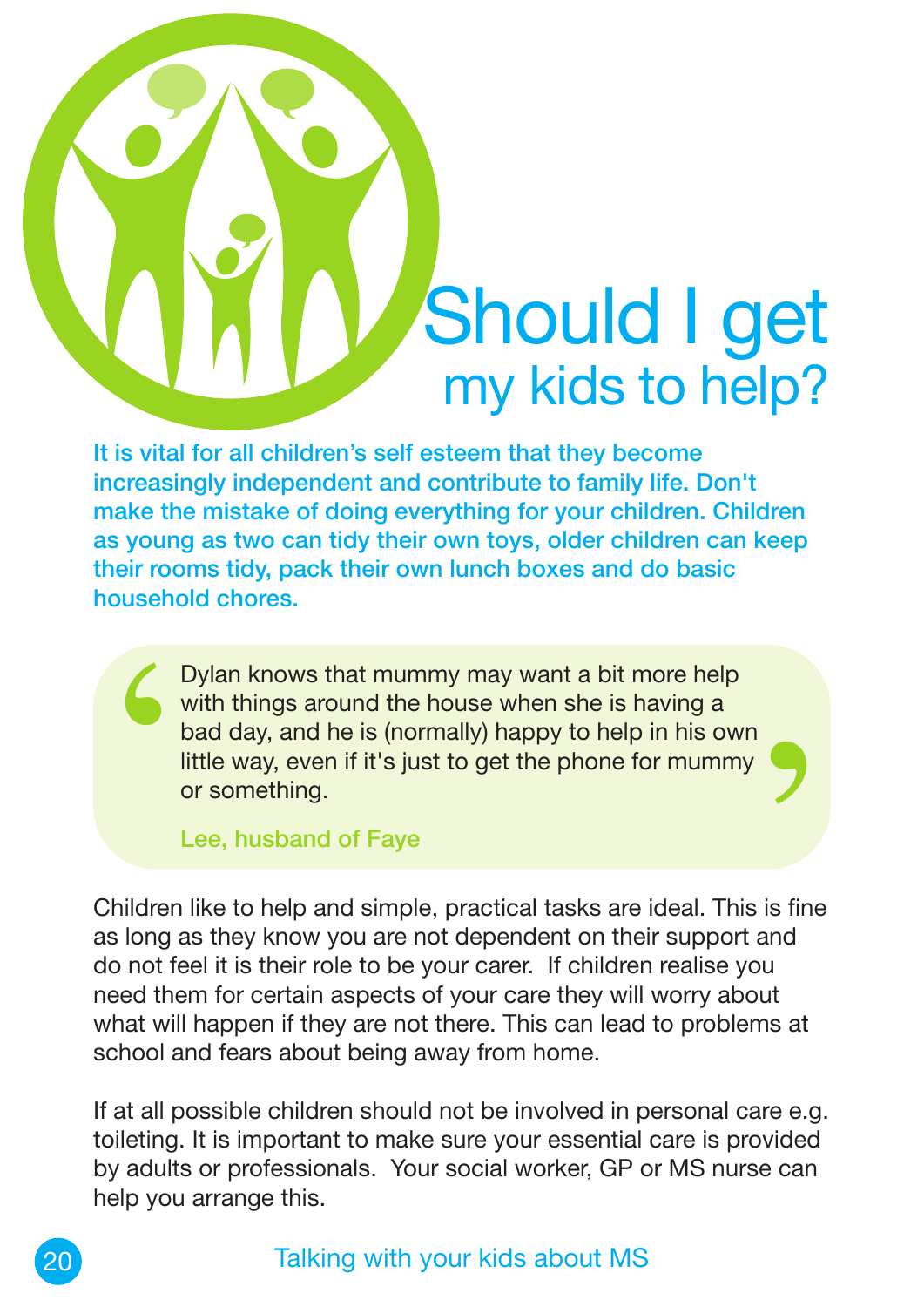# What can I do to help my kids?

**Teach your children as many life skills as you can from an early age. Encourage them to take responsibility for their rooms and help around the house. This means if you are unwell or having a bad day they will not suddenly be expected to do things they are not used to doing every day.**

Encourage them to make friends and spend time with other people so that they feel they have someone to talk to as well as you. From an early age, create opportunities for them to stay away from home overnight or for a few hours at a time. All these skills will mean that if you have a relapse or a stay in hospital your children will feel confident that they can cope.

I got in touch with a young carers group, he went out with them at times, with other young carers for social outings and they were helpful, also meeting other young carers. '

**Carole**

Make a plan together for the unexpected and maybe give it a special name. You could agree what would happen if, for example, you were unable to collect them from school, who would collect them and where they would stay if you had a medical appointment or needed to spend time in hospital.

**)**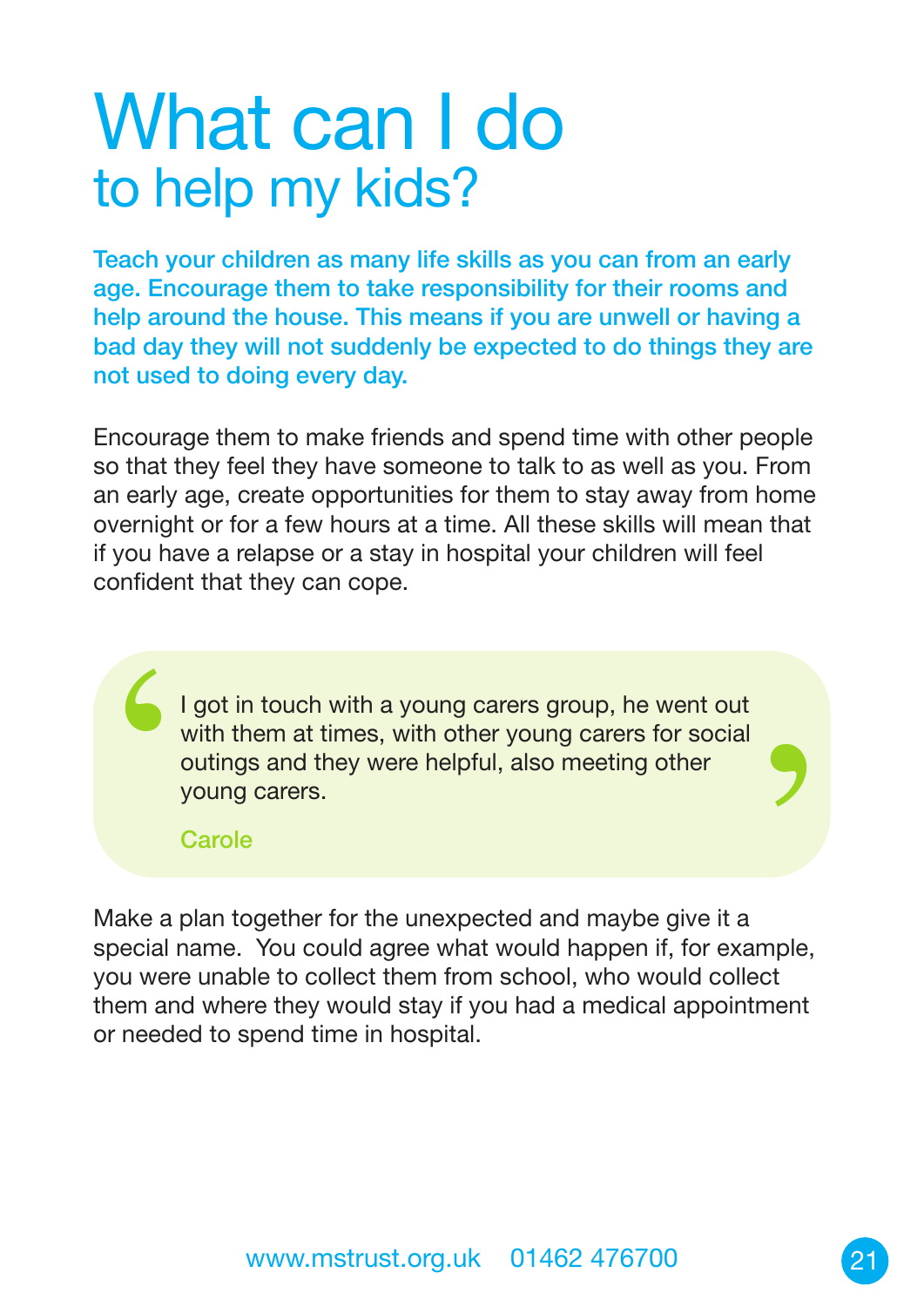Allow them to choose the people they would feel happy to stay with overnight. Create a trial run so that your children know exactly what would happen if an unplanned situation occurred.

' You might find it helpful to make sure other key people in your children's life know about your MS, such as a friend, teacher or club leader. You might want to tell other close friends and family your approach with the children as it will be confusing if they are given conflicting information.

He can talk to me about it if he needs to, there are others he can talk to as well. School and friends know about it. '

**Carole**

*Teach your kids life skills from an early age*

*Encourage them to make friends*

*Make a plan together for the unexpected*

Talking with your kids about MS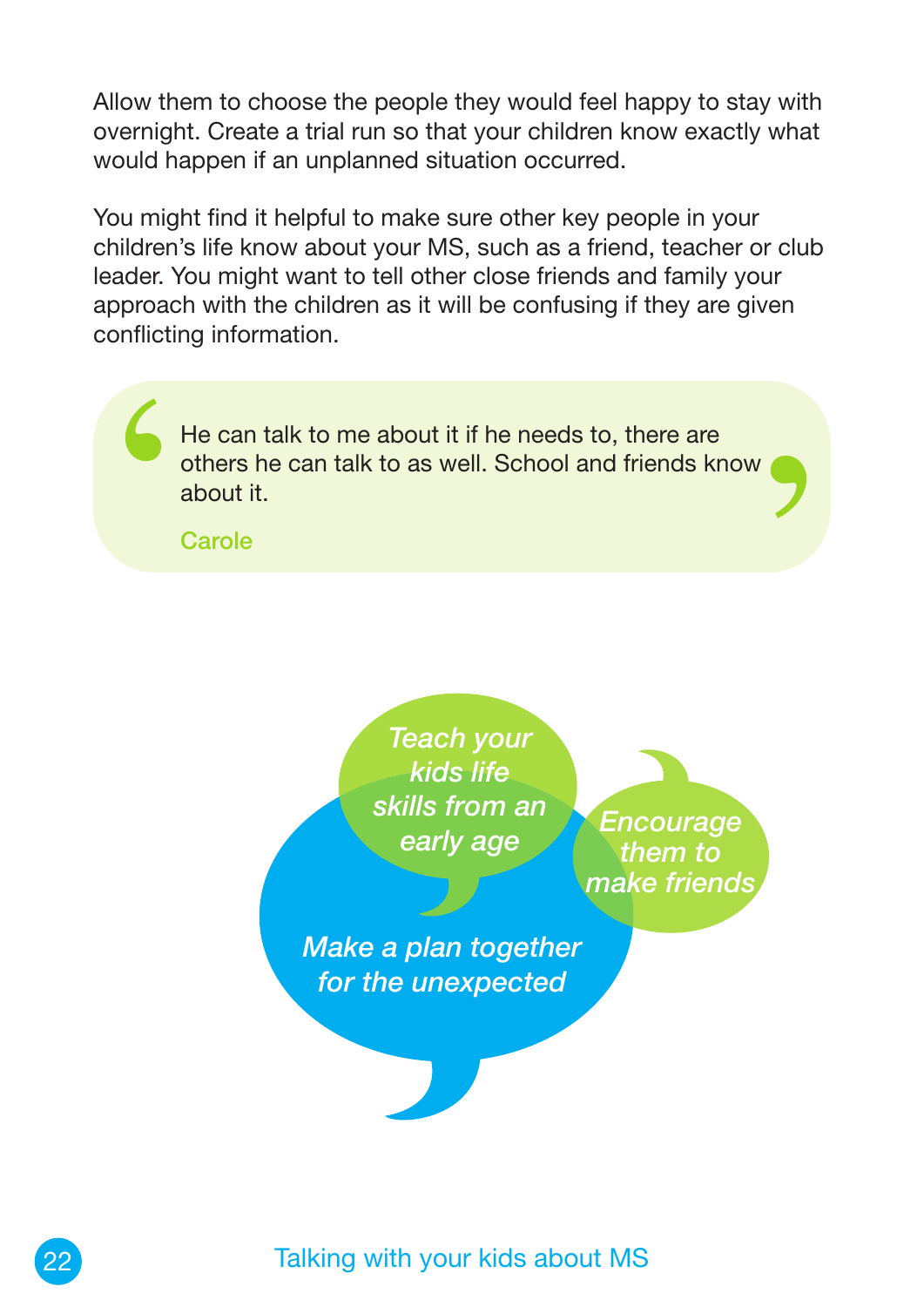# **When** should I ask for help?

**A few children will cope less well and may need some additional help. Some difficulties may come and go quickly, just as they do in many children who don't have a parent with MS. Some changes in behaviour may reflect other issues like the birth of a new sibling or a problem at school. If you talk to your children about MS as they grow up you will be in a better position to judge whether behaviour represents a serious problem.**

Children express their distress differently according to their age. Some children might revert to behaviour that is more appropriate for a younger child like day or night incontinence; they may become very clingy and show signs of significant anxiety.

Some children express their negative feelings by behaving badly, having severe temper tantrums or being unkind to others. Older children may withdraw or become consistently angry. If you have any concerns about your child's psychological or physical wellbeing it is important to raise these concerns with a professional you trust, such as a teacher, your MS nurse or GP.

In extreme cases, children may display signs of mental health problems like obsessional behaviours, severe anxiety, eating disorders, self injury, suicidal thoughts or substance misuse. If you see these behaviours talk to your MS nurse or GP about how to obtain professional help.

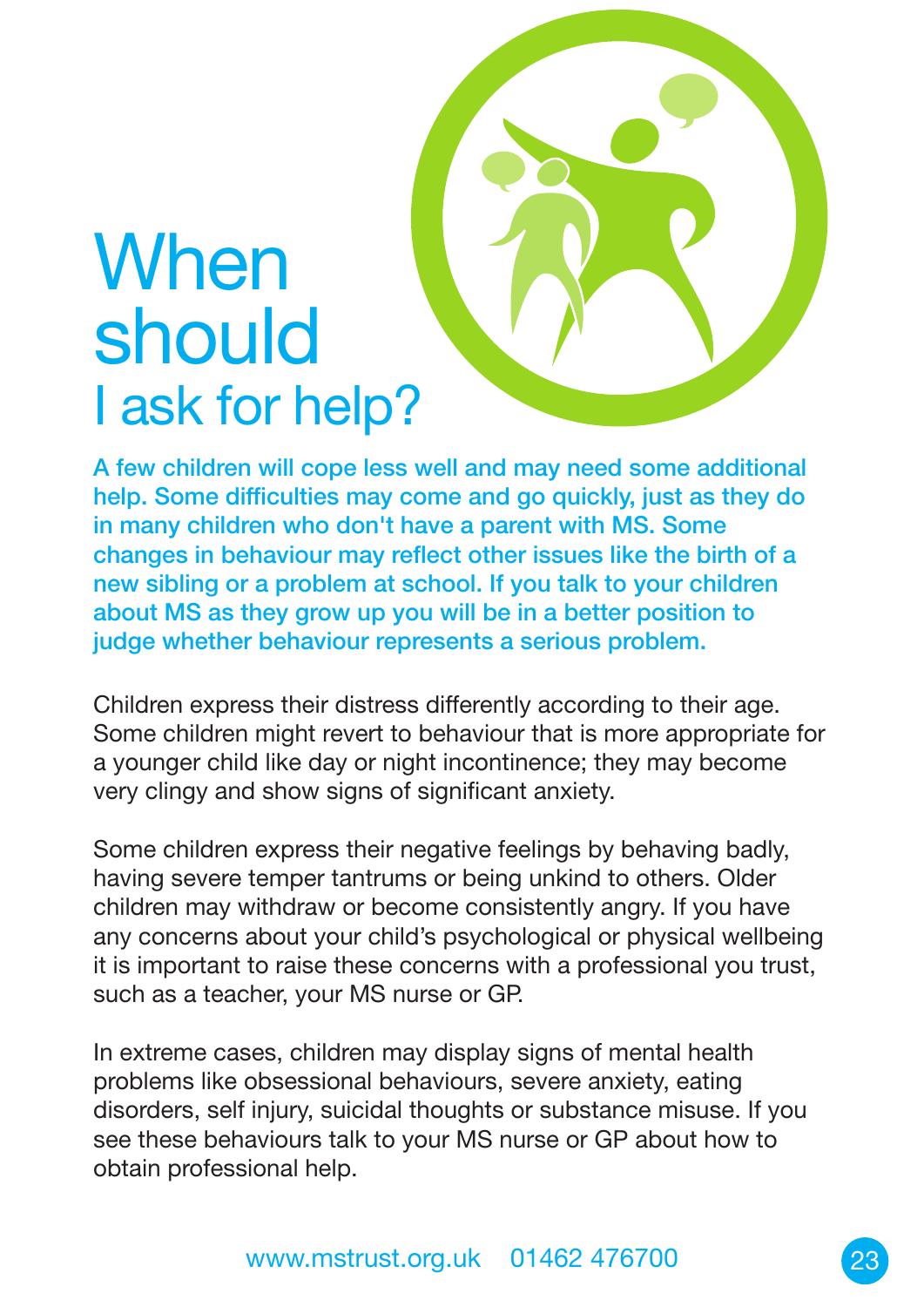*We still have fun.*

*My eldest taught me to play tennis on the Wii...*

> *...and now I give him a run for his money.*

# **Finding** the positives

'

'

#### **Family life can be good despite having MS.**

We laugh a lot and tease each other so much that my children's friends think it's strange that a woman in a chair is treated so. S :

**Sarah**

His friends come round quite a lot, and he often tells me that they think I am the nicest mum they know. I think it is because I am pretty laid back because of the fatigue. '

**Carole**

Any life-changing experience can alter your perspective on life. Children can gain from their experiences of having a parent with MS. Many children grow up with a greater sensitivity to the needs of others.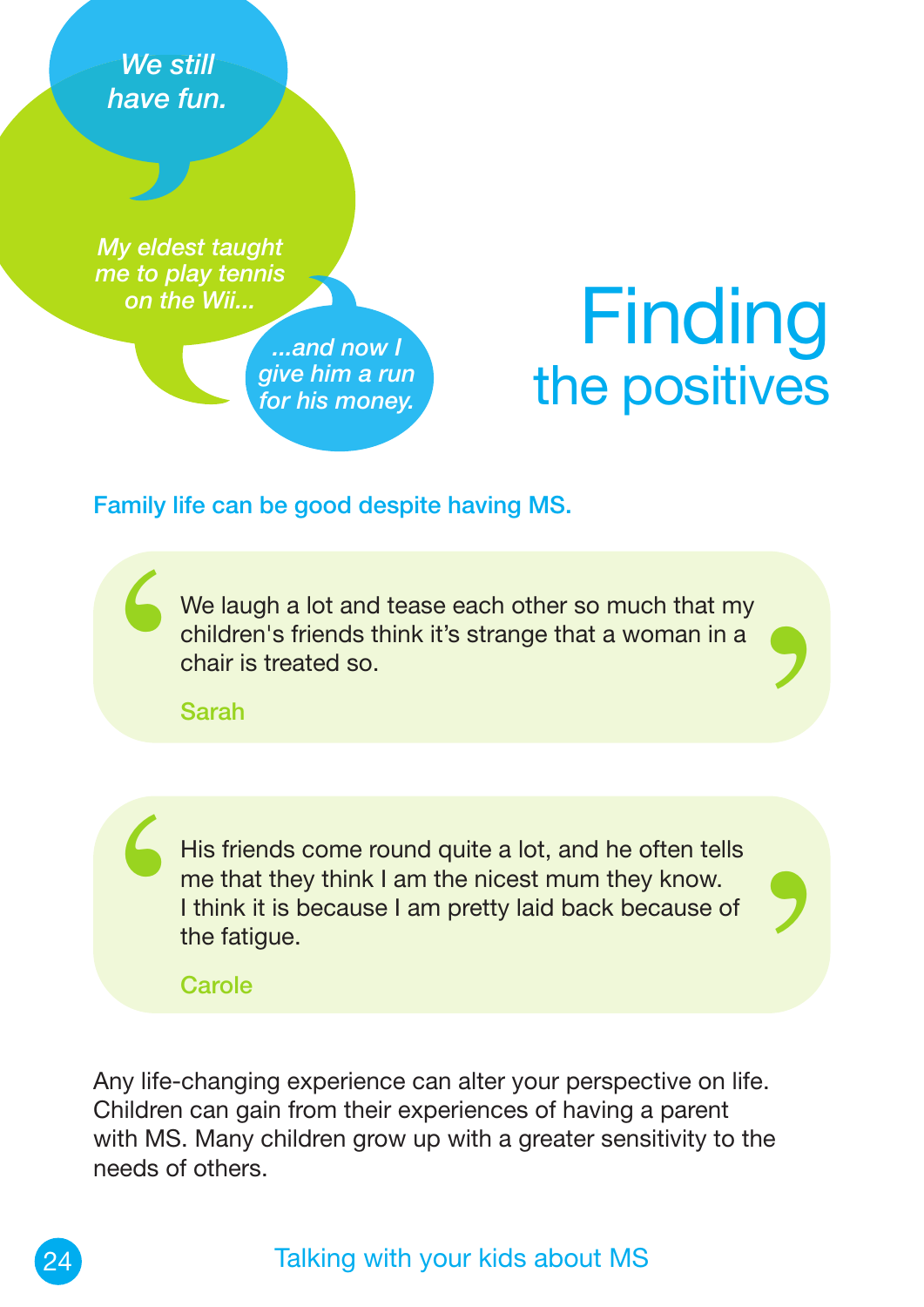We made a book that includes the adventures of our family and the positive and negative experiences that MS creates.

**John**

' Children often enjoy more quality time with a parent, doing things like talking, reading, playing games on a playstation or Wii, which improves the quality of relationships. Children may need to learn to be more independent than others their age and it is well established that increased skills lead to greater self esteem, coping ability and confidence in children.

One of the positive aspects of MS is that many parents with MS think more about the emotional issues for their children. Children will grow up with a better understanding of health and how to cope with negative emotions. Living with MS is a powerful opportunity to learn about coping with challenging situations in life.

I feel proud of the way that I have brought him up concerning the MS, even though I'd rather not have it at all. He doesn't see it as a big issue much of the time which is fantastic.  $\left\{ \begin{array}{c} 1 \\ 1 \\ 1 \\ 1 \\ 1 \end{array} \right.$ 

#### **Carole**

At the age of 9 my eldest son presented to his classmates a short talk on "My Hero" - he chose me! And it became a talk about 20 minutes long with some very mature questions from his class.  $\left($ 

**Andrew**

'

'

'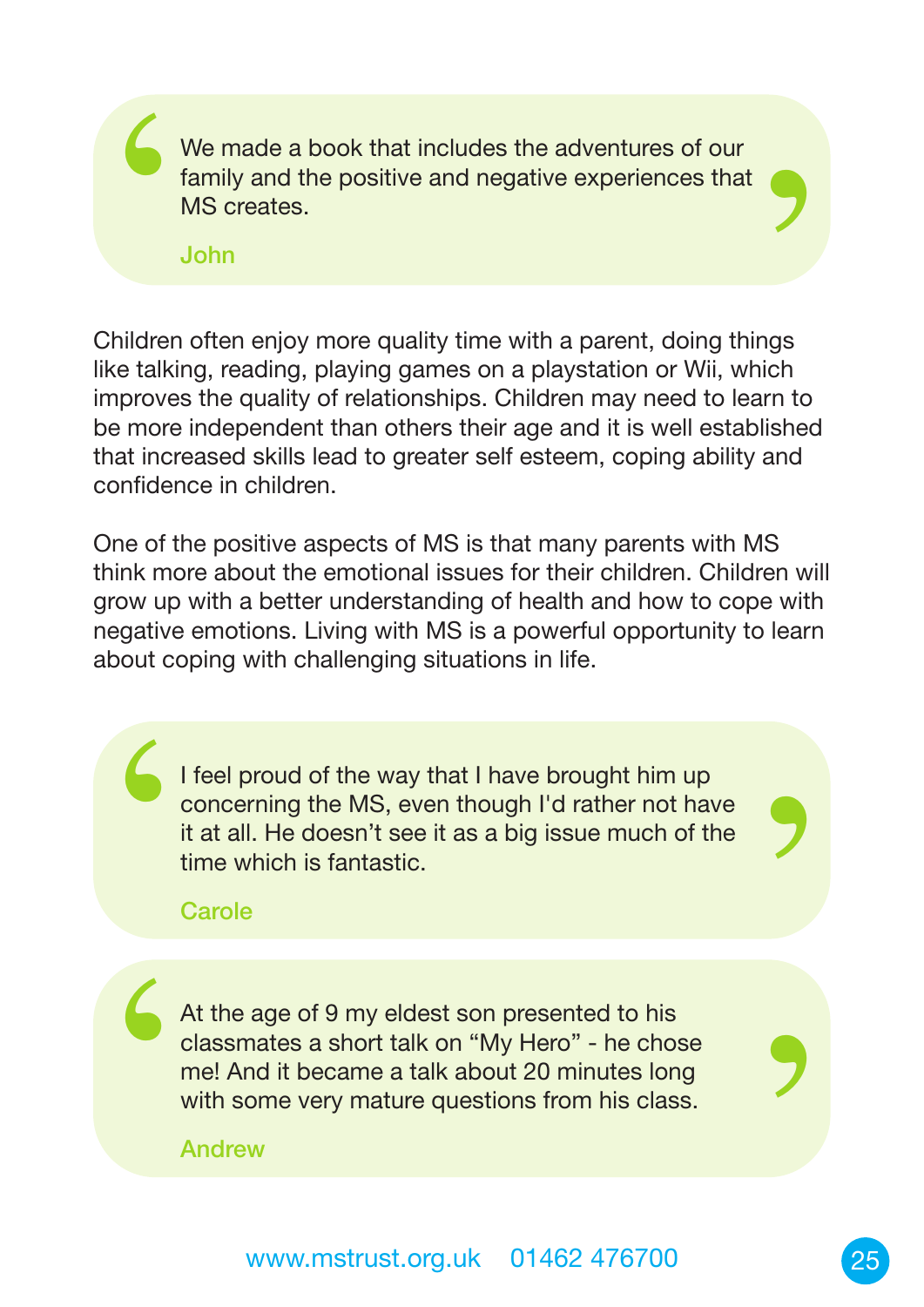## Talking with your kids about MS

## **Kids' guide to MS**

Aimed at 6-10 year olds who have a mum or dad with MS. Fully illustrated in bright colours with engaging characters, this is a book that children can read on their own or with a parent.

## **MS Explained**

A guide to what MS is and to help people understand the mechanisms of the disease.

**The young person's guide to MS**

Written with the help of 10-16 year olds who know what it is like to have a parent with MS and who share their experiences, worries and emotions about living with MS in their family.

### **MS: what does it mean for me?**

For people newly diagnosed with MS – a practical introduction to MS to help answer questions at a time of uncertainty and maintain a positive attitude.

## **Further information from the MS Trust:**

MS Trust Information Service **T:** 01462 476700 **E:** info@mstrust.org.uk **www.mstrust.org.uk**

> Multiple Sclerosis Trus MS: What doe<br>it mean for me

**MS**Explained





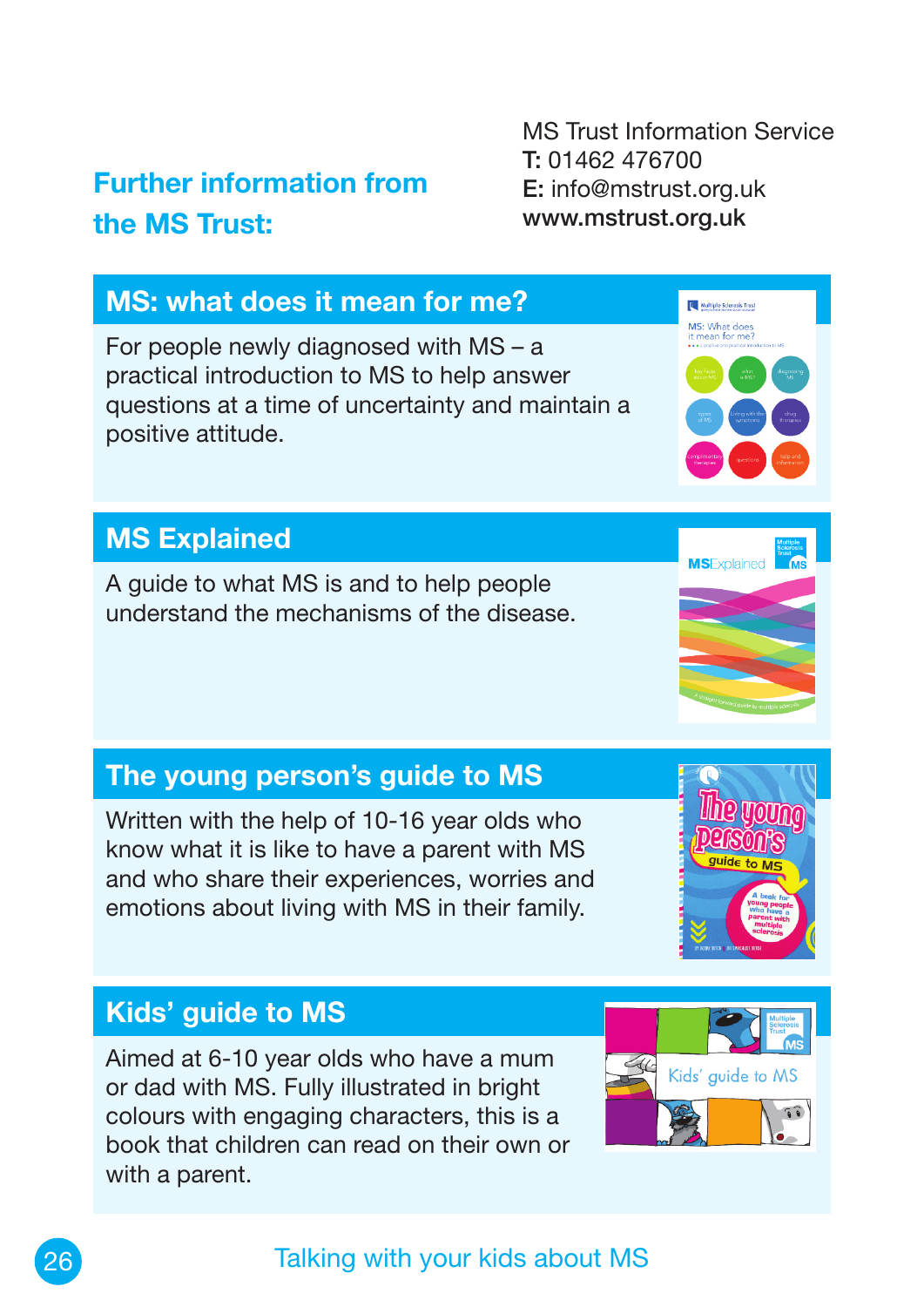### **Other organisations:**

#### **Parentline Plus**

A charity which offers support to anyone parenting a child. **T:** 0808 800 2222 **E:** parentsupport@parentlineplus.org.uk **www.parentlineplus.org.uk**

#### **MS Society of Canada**

The Growing Up Strong project was undertaken by the MS Society of Canada in 2002-2004 to support children of parents with MS. A report of the findings is available on the website. **www.mssociety.ca**

#### **MS Society**

Provide a variety of publications and web-based resources to help explain MS to children. **T:** 0808 800 8000 **www.mssociety.org.uk**

#### **YCNet**

The Princess Royal Trust for Carers - Young Carers site An interactive website with information, discussion boards and live webchats for young people. **T:** 0844 800 4361 **www.youngcarers.net**